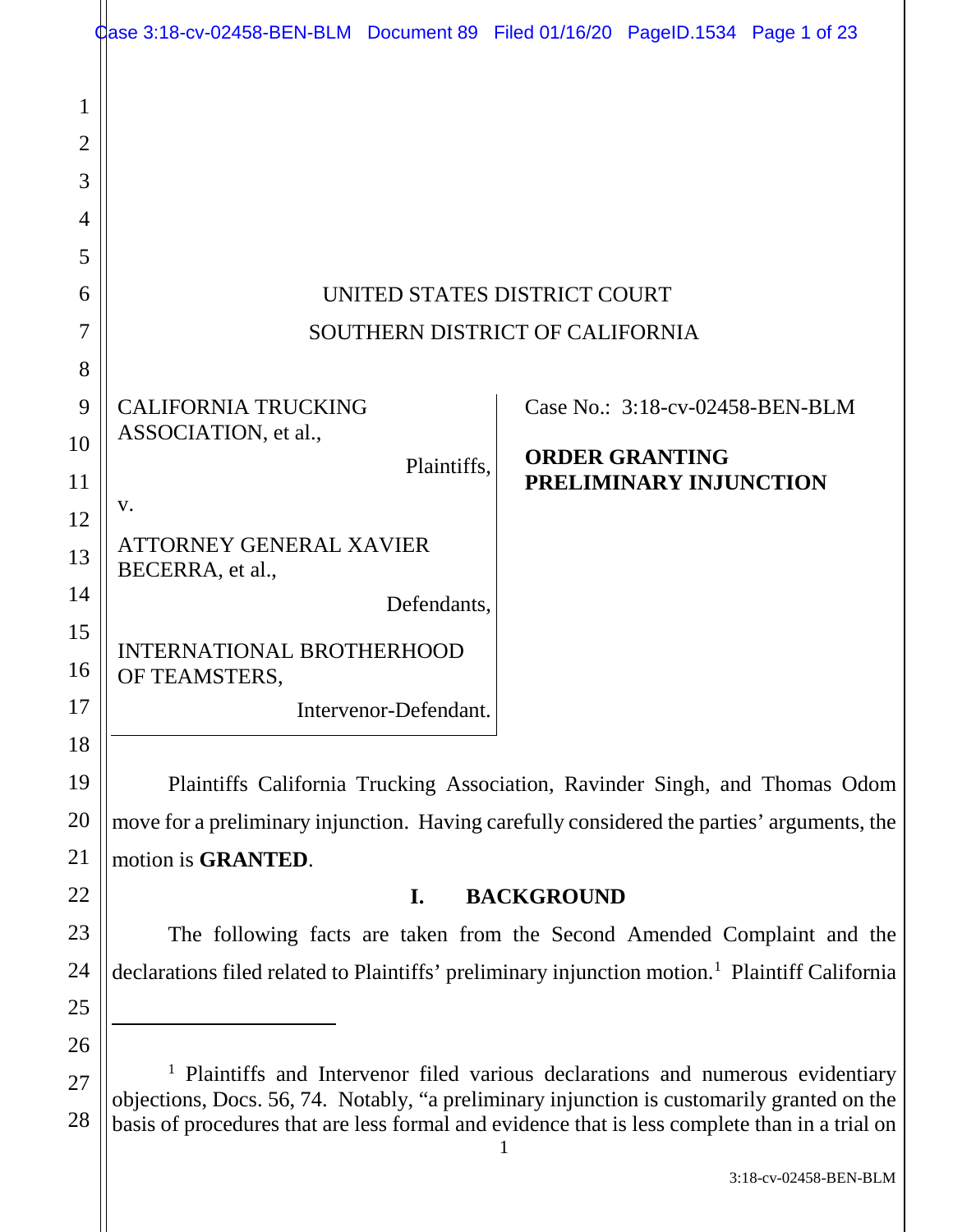1 2 3 4 5 6 7 8 Trucking Association ("CTA") is an association of licensed motor-carrier companies that manage, coordinate, and schedule the movement of property throughout California. Many of CTA's motor-carrier members contract with owner-operators as independent contractors. Plaintiff Ravinder Singh is one example. He owns and operates his own truck, and he contracts as an independent contractor with different motor carriers and brokers in California to perform various trucking services. Plaintiff Thomas Odom also owns and operates his own truck. He contracts as an independent contractor with a national motor carrier to haul property within California and between California and Texas.

9 For decades, the trucking industry has used an owner-operator model to provide the transportation of property in interstate commerce. That model generally involves a licensed motor carrier contracting with an independent contractor driver to transport the carrier-customer's property. The volume of trucking services needed within different industries can vary over time based on numerous factors. For example, in the agriculture industry, demand for trucking services varies depending on the time of year, the price at which the produce can be sold, the available markets, the length of the growing season, and the size of the crop, which itself varies based on temperature, rainfall, and other factors. Motor carriers offer many types of trucking services, including conventional trucking, the transport of hazardous materials, refrigerated transportation, flatbed conveyance, intermodal container transport, long-haul shipping, movement of oversized loads, and more. Motor carriers meet the fluctuating demand for highly varied services by relying upon independent-contractor drivers.

 $\overline{a}$ 

the merits." *Univ. of Texas v. Camenisch*, 451 U.S. 390, 395 (1981). Thus, "the Federal Rules of Evidence do not strictly apply to preliminary injunction proceedings." *Disney Entertainment, Inc. v. VidAngel, Inc.*, 224 F. Supp. 3d 957, 966 (C.D. Cal. 2016), *aff'd.* 869 F.3d 848 (9th Cir. 2017). Moreover, evidentiary issues at this stage properly go to weight rather than admissibility, *see id.* at 966, and the Court can easily assess the weight of the evidence without the parties' arguments.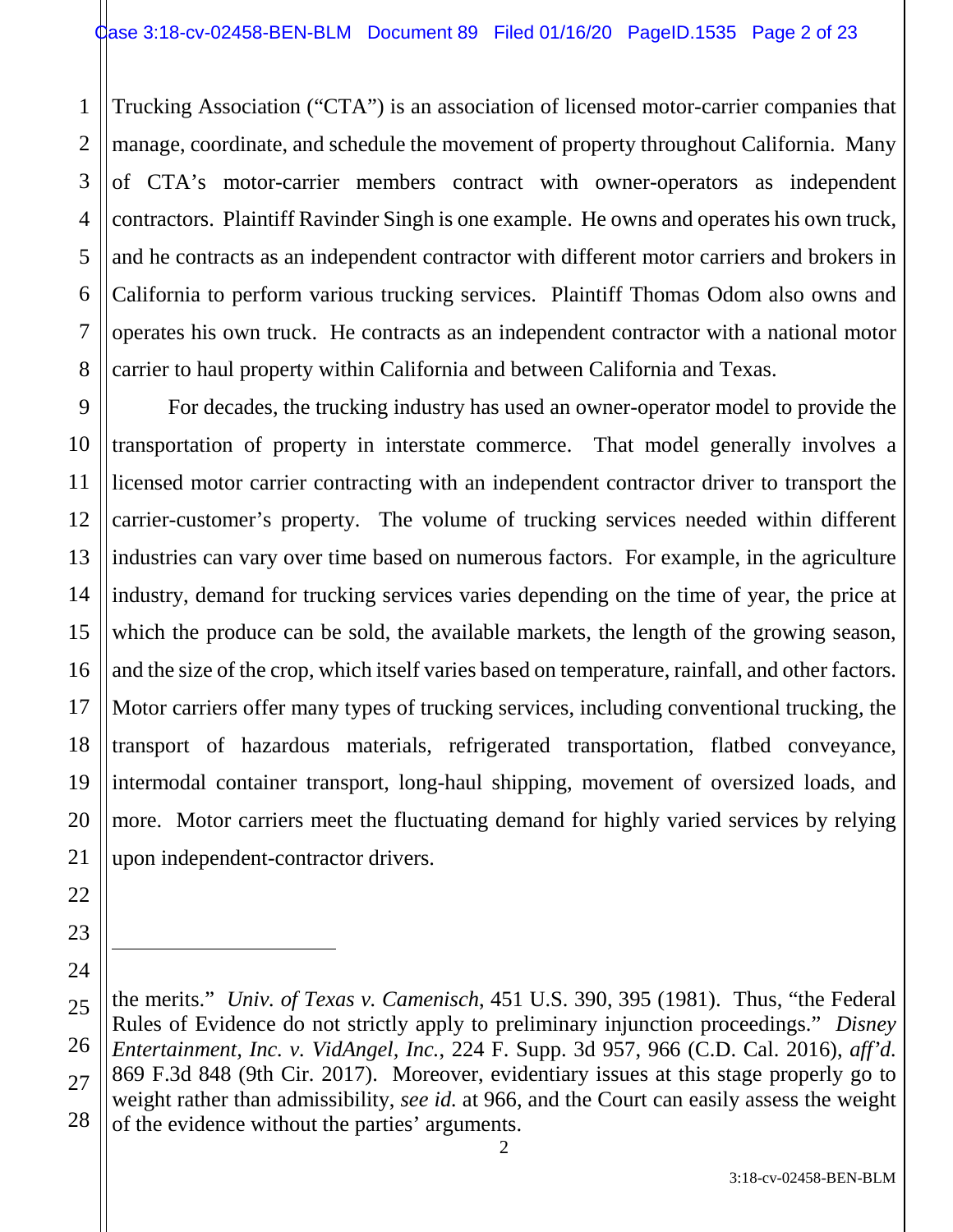1 2 3 4 Individual owner-operators use a business model common in both California and across the country. They typically buy or lease their own trucks, a significant personal investment considering that the record reflects a single truck can cost in excess of \$100,000. *See, e.g.*, Doc. 54-2 at 5. Then, the owner-operators typically work for themselves for some time to build up their experience and reputation in the industry. Once the owner-operator is ready to expand their business, they contract for or bid on jobs that require more than one truck, at which time, the owner-operator will subcontract with one or more other owner-operators to complete the job. Many individual owner-operators have invested in specialized equipment and have obtained the skills to operate that equipment efficiently.

Whether certain laws and regulations in the California Labor Code apply to truck drivers, generally, depends on their status as employees or independent contractors. *S.G. Borello & Sons, Inc. v. Dep't of Indus. Relations*, 48 Cal. 3d 341, 350 (1989). For nearly three decades, California courts have used a test, based on the *Borello* decision, to determine whether workers are correctly classified as employees or independent contractors. *See id.* at 341. The *Borello* standard considers the "right to control work," as well as many other factors, including (a) whether the worker is engaged in a distinct occupation or business, (b) the amount of supervision required, (c) the skill required, (d) whether the worker supplies the tools required, (e) the length of time for which services are to be performed, (f) the method of payment, (g) whether the work is part of the regular business of the principal, and (h) whether the parties believe they are creating an employeremployee relationship. *Id.* at 355. In April of 2018, the California Supreme Court replaced the *Borello* classification test for Wage Order No. 9 with the "ABC test." *Dynamex Operations West v. Superior Court*, 4 Cal. 5th 903 (2018).

California's Assembly-Bill 5 ("AB-5") codified the ABC test adopted in *Dynamex* and expanded its reach to contexts beyond Wage Order No. 9, including workers' compensation, unemployment insurance, and disability insurance. As applied to the motor carrier context, AB-5 provides a mandatory test for determining whether a person driving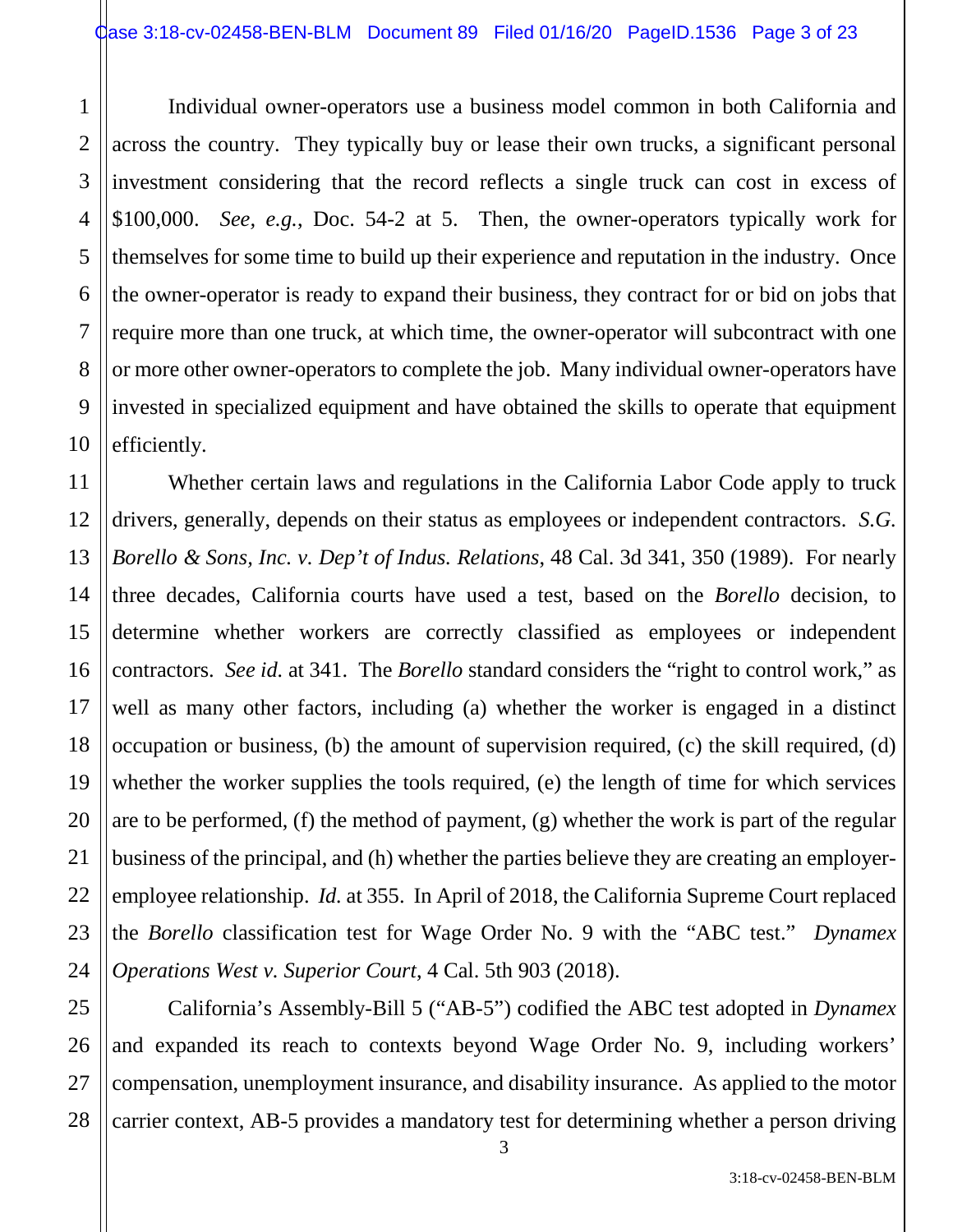2 3 4 5 or hauling freight for another contracting person or entity is an independent contractor or an employee for all purposes under the California Labor Code, the Industrial Welfare Commission wage orders, and the Unemployment Insurance Code. *See* Cal. Labor Code § 2750.3(a)(1). Under AB-5's ABC test, an owner-operator is presumed to be an employee *unless* the motor carrier establishes each of three requirements:

- (A) The person is free from the control and direction of the hiring entity in connection with the performance of the work, both under the contract for the performance of the work and in fact.
- (B) The person performs work that is outside the usual course of the hiring entity's business.
- (C) The person is customarily engaged in an independently established trade, occupation, or business of the same nature as that involved in the work performed.

AB-5 also includes certain exceptions that were not part of the *Dynamex* test, including an exception for "business-to-business contracting relationship[s]."<sup>2</sup> *Id.* at § 2750.3(a)(1)(e). The statute additionally provides that "[i]f a court of law rules that the three-part [ABC] test . . . cannot be applied to a particular context" due, for example, to federal preemption, "then the determination of employee or independent contractor status in that context shall instead be governed by [*Borello*]." *Id.* at  $\S$  2750.3(a)(1)(3).

On September 18, 2019, California Governor Gavin Newsom signed AB-5 into law. AB-5 went into effect on January 1, 2020. On December 2, 2019, Plaintiffs filed their motion for a preliminary injunction with a hearing set for December 30, 2019. When the Court continued the hearing to January 13, 2020, Plaintiffs filed a motion for a temporary restraining order on December 24, 2019. After considering the parties' arguments in their

<sup>2</sup> The statute identifies numerous exempted occupations to which *Borello*, rather than the ABC test, will continue to apply. The exempted occupations include doctors, lawyers, accountants, investment advisers, commercial fishermen, and others. *See* Cal. Labor Code  $§$  2750.3(b)(1)-(6). Motor carriers are not exempted.

1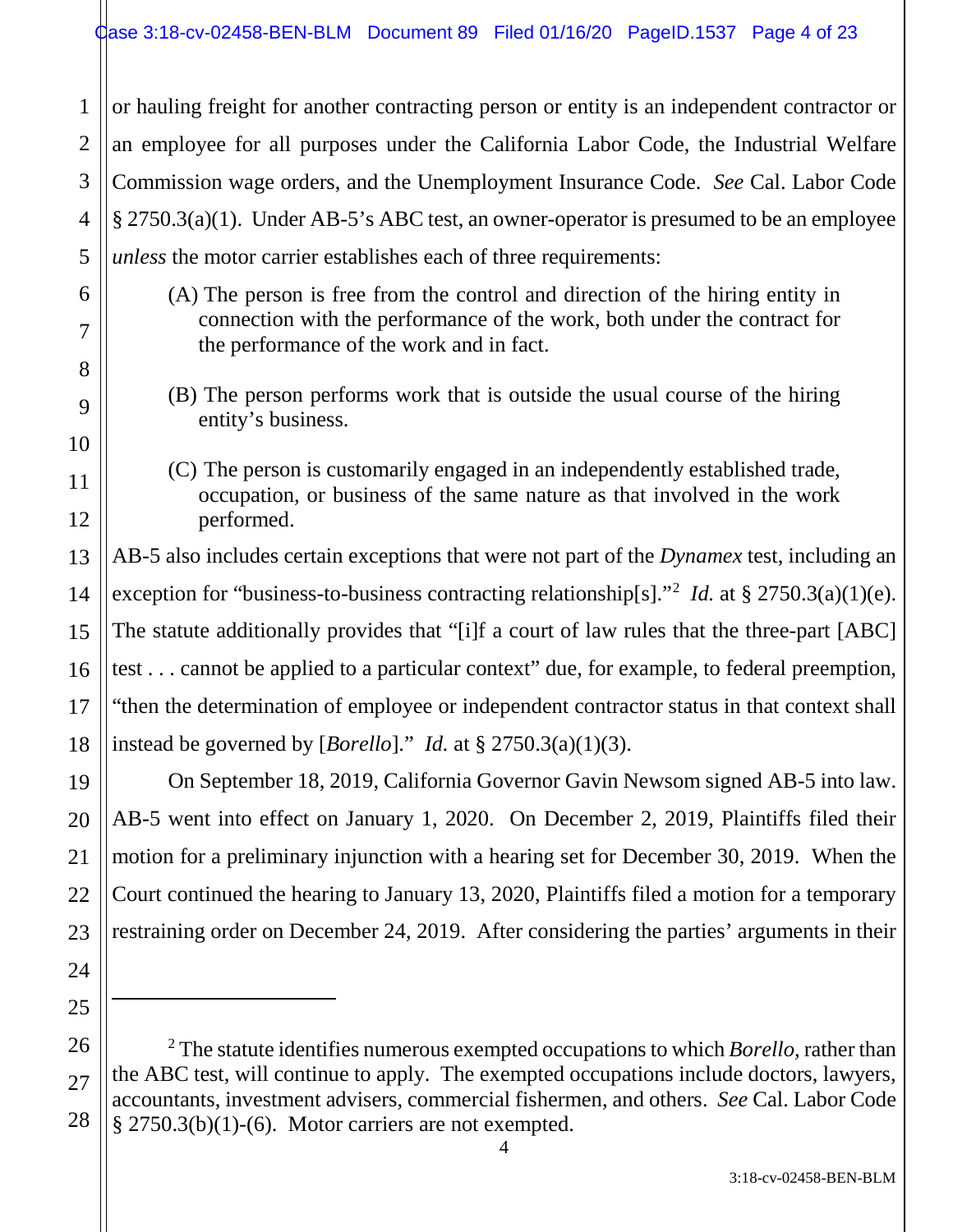1 2 3 4 briefing, the Court granted the temporary restraining order and enjoined Defendants from enforcing AB-5 as to any motor carrier operating in California until this Court's resolution of Plaintiffs' motion for a preliminary injunction. On January 13, 2020, the Court heard argument on Plaintiffs' motion for a preliminary injunction. At the hearing, the Court extended the temporary restraining order until the date of the Court's decision on Plaintiffs' motion. For the following reasons, the Court finds a preliminary injunction is warranted.

## **II. DISCUSSION**

In support of their motion for preliminary injunction, Plaintiffs argue they are highly likely to show AB-5 is preempted by the FAAAA and by the Dormant Commerce Clause. According to Plaintiffs, unless the Court enjoins Defendants from enforcing AB-5, its members will suffer irreparable injury, including constitutional injuries, as well as enforcement actions imposing civil and criminal penalties. The State Defendants oppose, contending that Plaintiffs are unlikely to succeed on the merits of their claims, that Plaintiffs' delay in seeking injunctive relief undermines their claim of irreparable injury, and that the public interest weighs in the State Defendants' favor. Intervenor-Defendant International Brotherhood of Teamsters opposes on the same grounds as the State Defendants but with the additional contention that Plaintiffs CTA and Odom lack standing.<sup>3</sup> Accordingly, as a threshold matter, the Court first addresses Plaintiffs' standing and then the four elements required for a preliminary injunction.

# **A. Article III Standing**

"One of the essential elements of a legal case or controversy is that the plaintiff have standing to sue." *Trump v. Hawaii*, 138 S.Ct. 2392, 2416 (2018). To demonstrate Article III standing, a plaintiff must show a "concrete and particularized" injury that is "fairly traceable" to the defendant's conduct and "that is likely to be redressed by a favorable decision." *Spokeo, Inc. v. Robins*, 136 S.Ct. 1540, 1547-48 (2016). "At least one plaintiff

<sup>28</sup> <sup>3</sup> Throughout this Order, the Court refers to the State Defendants and Intervenor-Defendant collectively as "Defendants."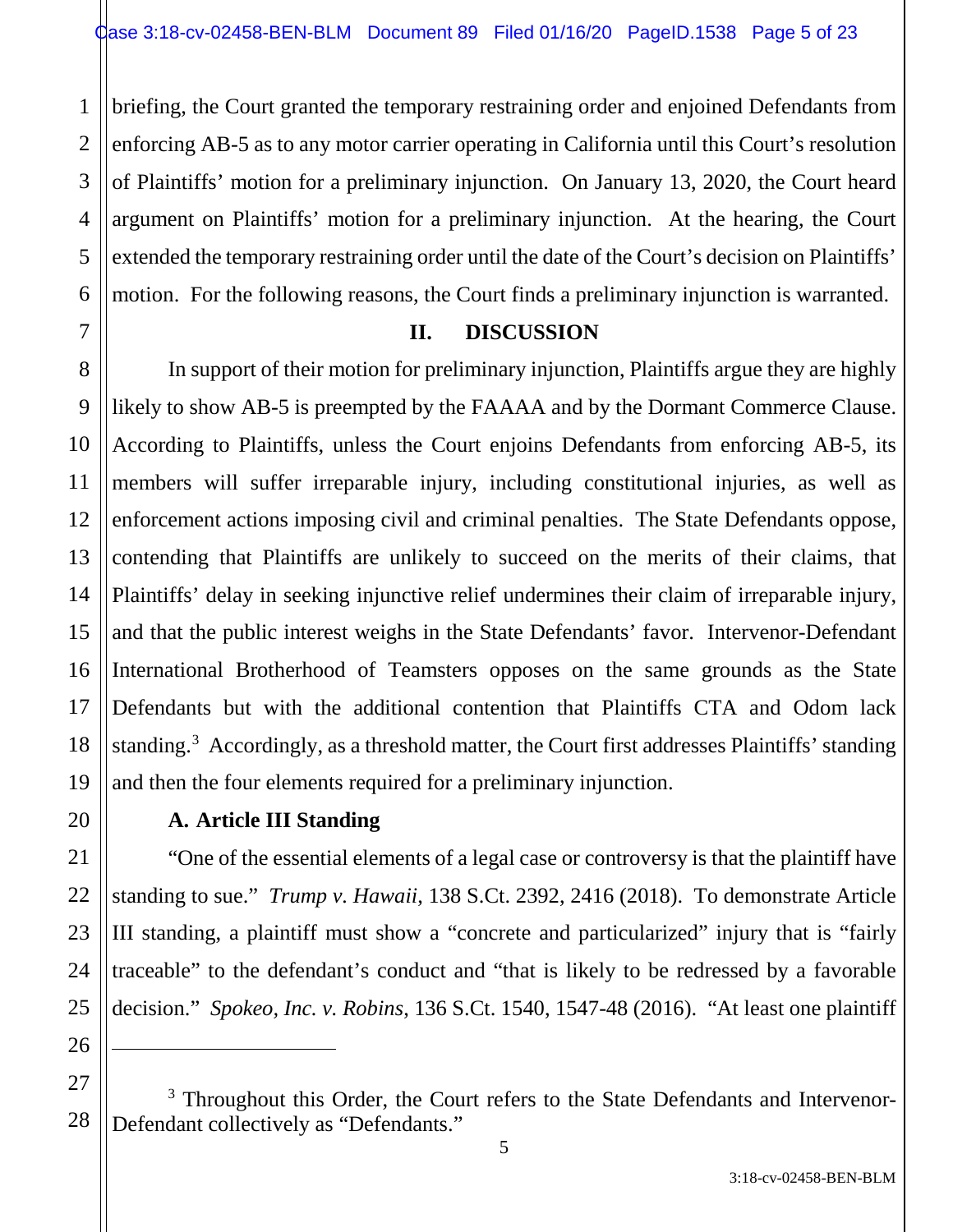1 2 3 4 5 6 7 must have standing to seek each form of relief requested, and that party bears the burden of establishing the elements of standing with the manner and degree of evidence required at the successive stages of the litigation." *City & Cty. of San Francisco v. U.S. Dept. of Homeland Security*, 944 F.3d 773, 786-87 (9th Cir. 2019) (internal quotation marks and citations omitted)."At this very preliminary stage, plaintiffs may rely on the allegations in their Complaint and whatever other evidence they submitted in support of their preliminary-injunction motion to meet their burden." *Id.* at 787.

8 9 10 11 12 13 14 15 16 17 18 19 20 21 22 23 Intervenor attacks Plaintiffs' standing on three grounds, none of which have merit. First, Intervenor argues that Plaintiffs lack standing because they do not establish the ABC test *will* be used against them, and thus, they do not establish the requisite actual or imminent injury. For the same reasons discussed in the Court's Order granting Plaintiffs' temporary restraining order, the Court disagrees. Plaintiffs have satisfied the imminent injury requirement where, assuming their interpretation of AB-5 is correct, they face the choice of either implementing significant, costly compliance measures or risking criminal and civil prosecution. *See, e.g.*, Cal. Unemp. Ins. Code § 2117; Cal. Labor Code § 1199.5; Cal. Labor Code §§ 226.6 and 226.8. Indeed, as recently as December 23, 2019, Defendants expressly declined to withhold enforcement of AB-5, even for a short time. That is sufficient for standing in a pre-enforcement challenge. *See, e.g., Susan B. Anthony List v. Driehaus*, 573 U.S. 149, 168 (2014) (finding petitioners in pre-enforcement challenge demonstrated an injury-in-fact sufficient for Article III standing); *see also id.* at 158 ("When an individual is subject to [the threatened enforcement of a law], an actual arrest, prosecution, or other enforcement action is not a prerequisite to challenging the law.").

24 25 26 27 28 Next, Intervenor contends that to show a concrete injury, CTA must definitively show that some of its members' drivers would be classified as independent contractors under the pre-AB-5 *Borello* classification test. The Court is not persuaded that such proof is required at this very preliminary stage. In other words, Plaintiffs need not show with complete certainty that a CTA member would be harmed by the ABC test but not by the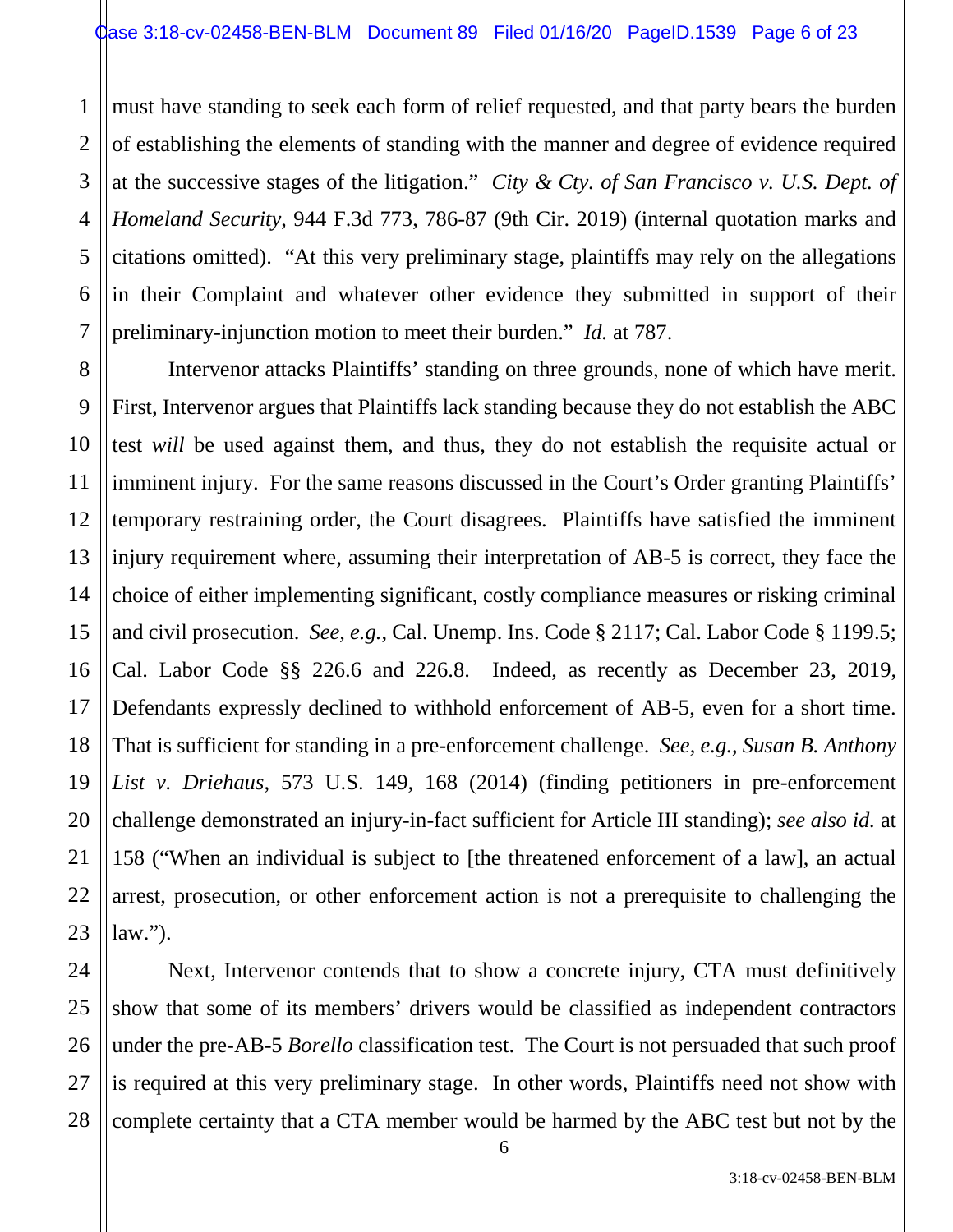2 3 4 5 *Borello* test; rather, plaintiffs "need only establish a *risk* or *threat* of injury to satisfy the actual injury requirement." *City & Cty. of San Francisco*, 944 F.3d at 787 (quoting *Harris v. Bd. of Supervisors*, 366 F.3d 754, 762 (9th Cir. 2004) (emphasis in original)). CTA has done so here by claiming that many of its members contract with independent-contractor drivers, who can no longer be classified as independent contractors under the ABC test.

Regardless, even if CTA were held to the higher standard proposed by Intervenor, CTA would satisfy it. In response to Intervenor's challenge, CTA offers evidence showing that some of its members' drivers have been classified as independent contractors under *Borello* or tests like *Borello*. 4 Furthermore, Intervenor's apparent position—that CTA members' drivers will always be classified as employees under *Borello* and thus, the new ABC test's classification of them as employees cannot harm them—is undermined by the Ninth Circuit's own observations about the two tests. *See, e.g., California Trucking Ass'n v. Su*, 903 F.3d 953, 964 (9th Cir. 2018) (distinguishing *Borello* test as "contrary" to ABC tests adopted in other states because under *Borello*, "[w]hether the work fits within the usual course of an employer's business is one factor among many—and not even the most important one") ("[T]he *Borello* standard does not compel the use of employees or independent contractors."). Accordingly, the Court finds that, at this very preliminary stage, Plaintiffs have carried their burden to show some of its members face the risk of having their drivers, who would be classified as independent contractors under *Borello*, instead be misclassified as employees under the ABC test.

<sup>4</sup> Plaintiffs' request for judicial notice of Exhibits A-C [Doc. 73-3] is GRANTED. "[A] court may take judicial notice of its own records in other cases, as well as the records of an inferior court in other cases." *United States v. Wilson*, 631 F.2d 118, 119 (9th Cir. 1980). The Court is not persuaded by Intervenor's arguments opposing judicial notice, particularly where Plaintiffs offered their evidence in response to Intervenor's attack on their standing. Nonetheless, Intervenor's request for judicial notice, [Doc. 78], is GRANTED for the same reasons as Plaintiffs' request, but Intervenor's cases do not compel a different conclusion as to Plaintiffs' standing.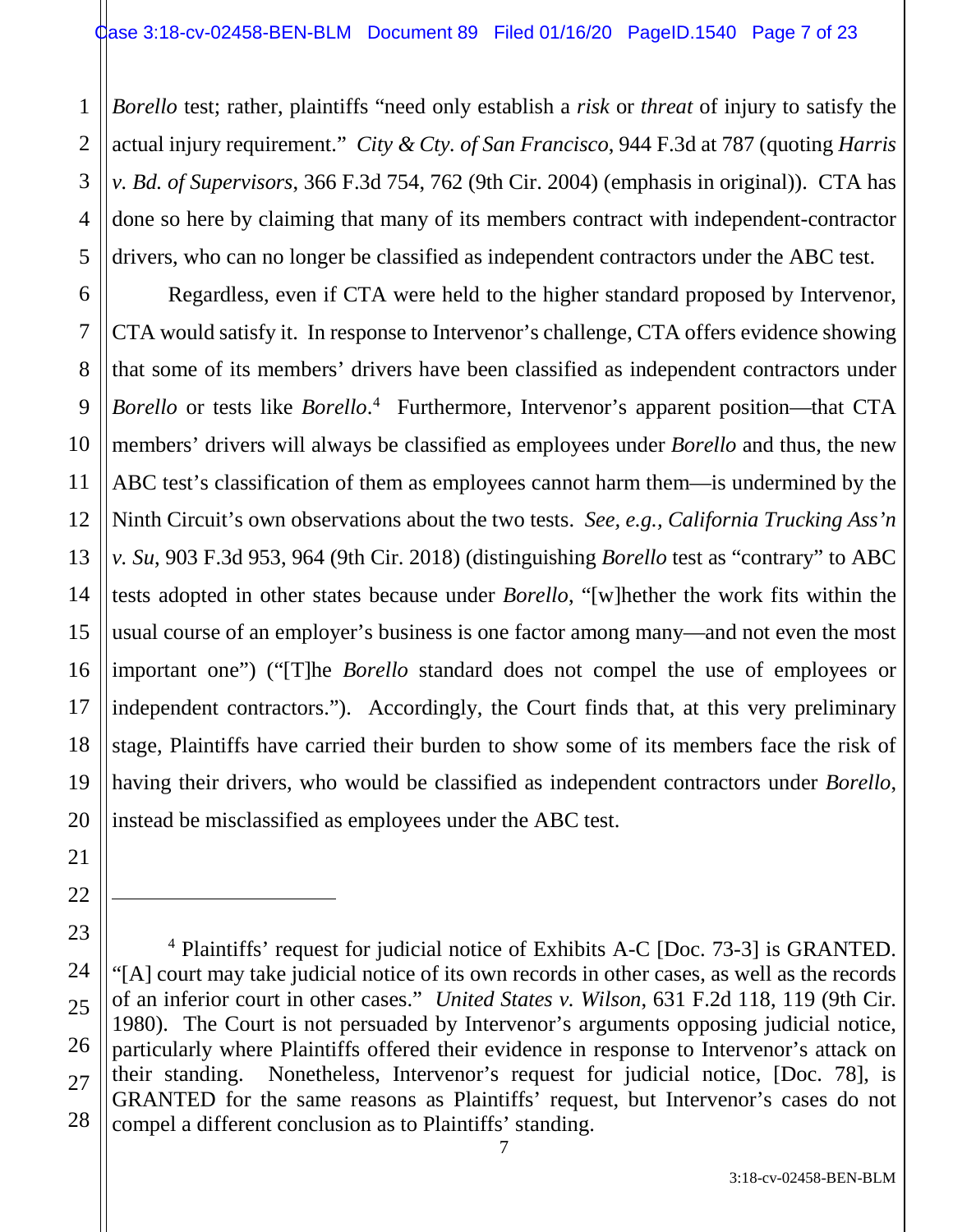1 2 Finally, Intervenor argues that CTA lacks "associational standing" because it has not identified any single CTA member who will be injured by use of the ABC test to determine whether drivers are employees. In support, Intervenor cites *Summers v. Earth Island Inst.*, which held that an association has standing to represent its members' interests when "at least one identified member had suffered or would suffer harm."555 U.S. 488, 498 (2009). Intervenor further reasons that, if Defendants were enjoined from enforcing the ABC test, employment status would be decided based on the prior *Borello* test. Thus, again, Intervenor contends that because CTA does not submit evidence that any of its members' drivers are *not* employees under *Borello*, there is no evidence that the ABC test injures a single CTA member.

The Court disagrees. "[A]n association has standing to bring suit on behalf of its members when: (a) its members would otherwise have standing to sue in their own right; (b) the interests it seeks to protect are germane to the organization's purpose; and (c) neither the claim asserted nor the relief requested requires the participation of individual members in the lawsuit." *Hunt v. Washington State Apple Advertising Com'n*, 432 U.S. 333, 343 (1977). Associational standing is present here where CTA claims that many of its members use independent-contractor drivers to provide interstate trucking services to customers in California and other states, and that, as a result, those members have a concrete interest in knowing whether they must fundamentally change their longstanding business structure by shifting to using only employee drivers when operating within California.

Moreover, *Summers* is distinguishable from CTA's case. *Summers* involved a dispute about a timber project that had settled, and "no other project [was] before the court in which respondents were [even] threatened with injury in fact." *Summers*, 555 U.S. at 491-92. Unlike *Summers*, the dispute here facing CTA's members is still very much alive because without preliminary injunctive relief, AB-5 will apply to them and likely be enforced against CTA's members to the full extent of the law. The Ninth Circuit, too, has expressed doubt that "*Summers*, an environmental case brought under the National Environmental Policy Act, stands for the proposition that an injured member of an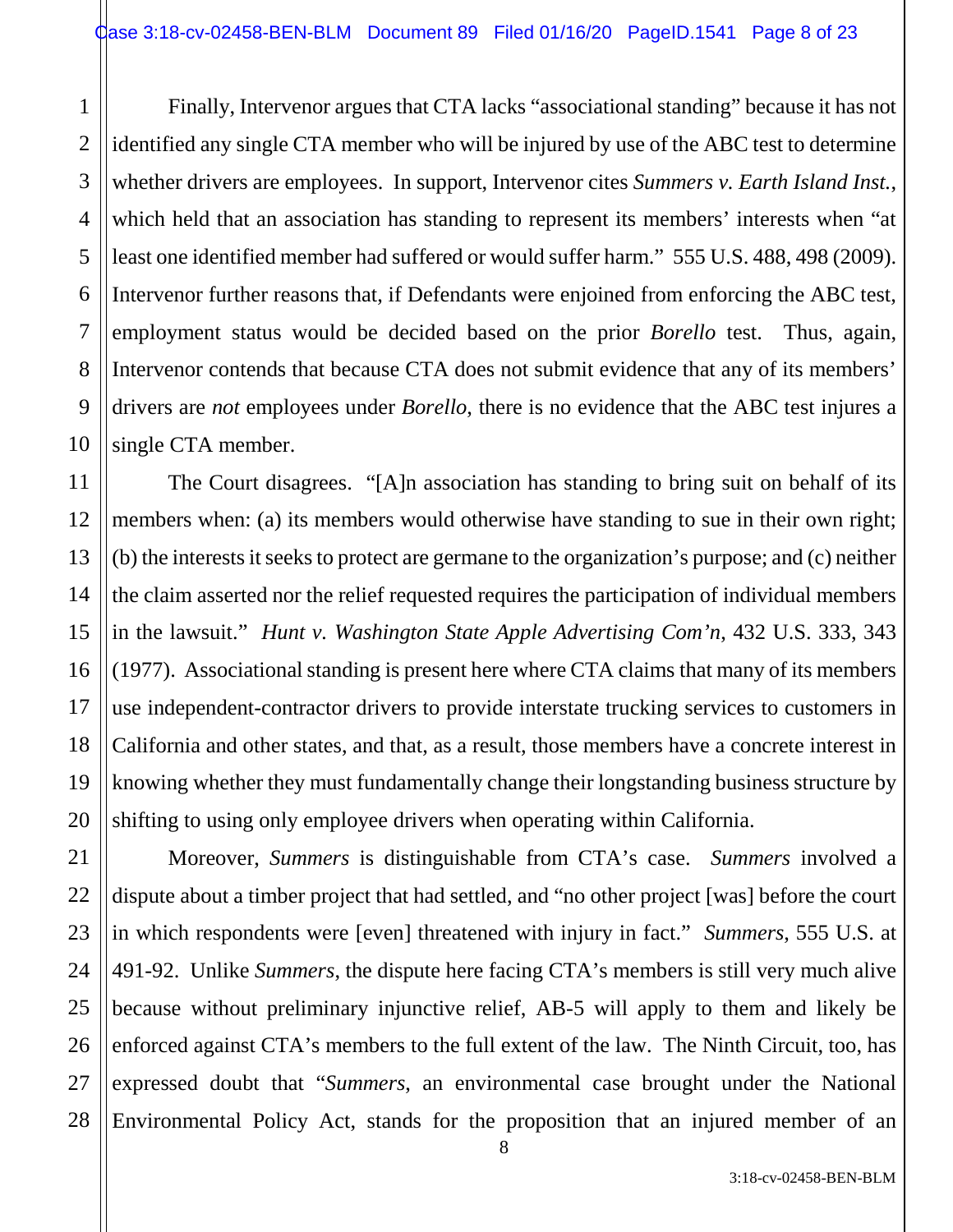organization must always be specifically identified in order to establish Article III standing for the organization." *Nat'l Council of La Raza v. Cegavske*, 800 F.3d 1032, 1041 (9th Cir. 2015). The Ninth Circuit explained:

where it is relatively clear, rather than merely speculative, that one or more members have been or will be adversely affected by a defendant's action, and where the defendant need not know the identity of a particular member to understand and respond to an organization's claim of injury, we see no purpose to be served by requiring an organization to identify by name the member or members injured.

*Id.* Such is the case here. Intervenor offers no reason why it cannot address the predominately legal claims brought by CTA without the identification of a particular CTA member. Thus, for the previous reasons, the Court is satisfied that Plaintiffs have standing at this very preliminary stage.<sup>5</sup>

# **B. Preliminary Injunction**

"Generally, the purpose of a preliminary injunction is to preserve the status quo and the rights of the parties until a final judgment issues in the cause." *City & Cty. of San Francisco*, 944 F.3d at 789. Plaintiffs can obtain a preliminary injunction where they establish four factors: "(1) that [they are] likely to succeed on the merits, (2) that [they are] likely to suffer irreparable harm in the absence of preliminary relief, (3) that the balance of equities tips in [their] favor, and (4) that an injunction is in the public interest." *Id.* at 788- 89 (quoting *Winter v. NRDC*, 555 U.S. 7, 22 (2008)). In the alternative, however, "'serious questions going to the merits' and a balance of hardship that tips sharply towards the plaintiff[s] can support issuance of a preliminary injunction, so long as the plaintiff[s] also

 $\overline{a}$ 

<sup>5</sup> At the January 13, 2020 oral argument, Plaintiffs' counsel clarified that they seek relief only as to their motor carrier members. Thus, the Court need not consider Intervenor's challenge to owner-operator Odom's standing. Odom's standing bears no relevance on whether the Court can enjoin enforcement of AB-5's ABC test as to motor carriers because Odom is not a motor carrier.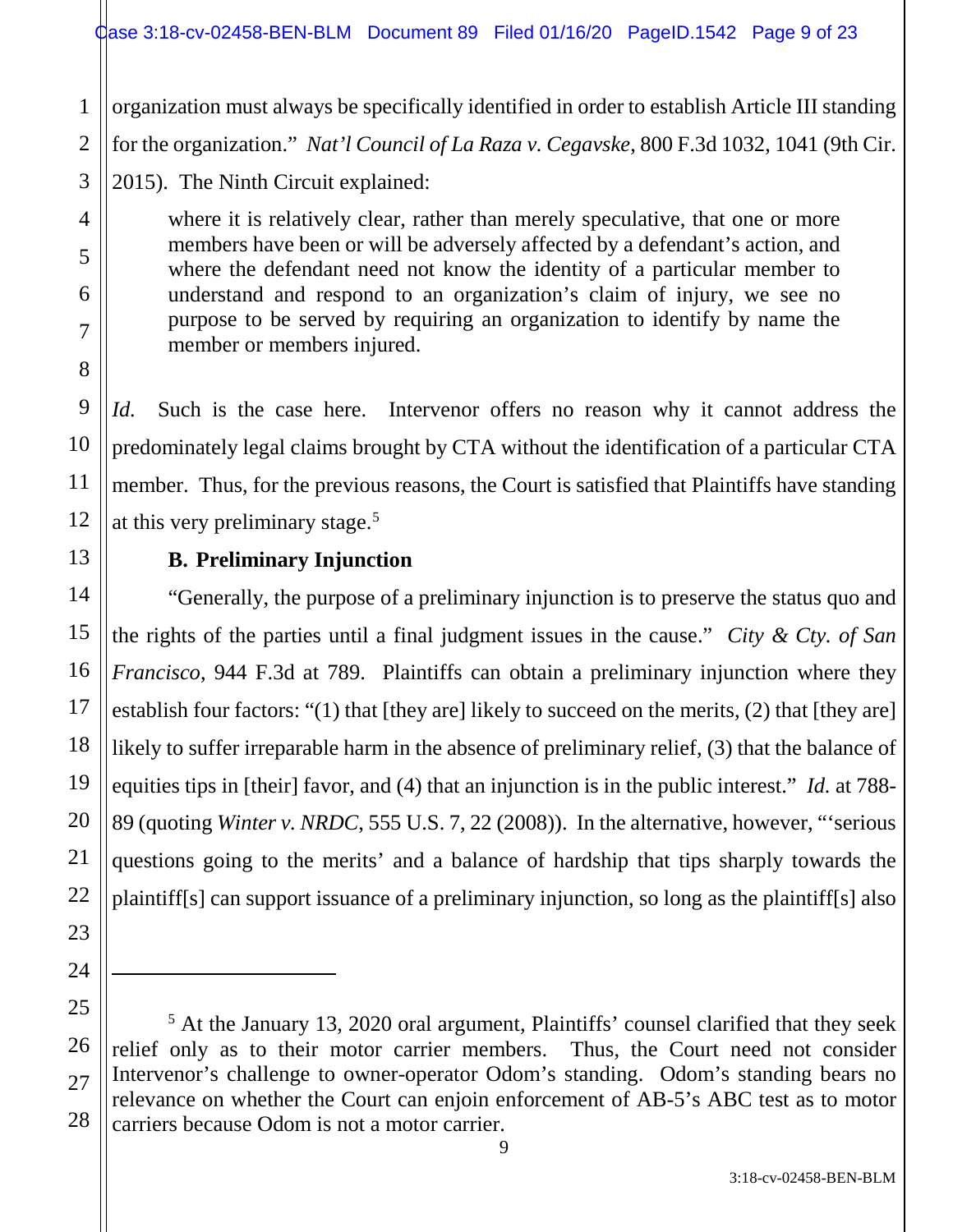1 2 3 show[] that there is a likelihood of irreparable injury and that the injunction is in the public interest." *Id.* at 789 (quoting *All. for the Wild Rockies v. Cottrell*, 632 F.3d 1127, 1135 (9th Cir. 2011)).

4

5

6

7

8

9

10

11

12

13

14

15

16

17

18

19

20

21

### 1. Likelihood of Success on the Merits

To prevail on their motion for a preliminary injunction, Plaintiffs must establish, at a minimum, that there are "serious questions" on the merits of at least one of their challenges to AB-5's ABC test. *See Cottrell*, 632 F.3d at 1135. For the following reasons, Plaintiffs have done so with their FAAAA preemption challenge.<sup>6</sup>

Within the FAAAA, Congress included an express preemption provision, which provides that states "may not enact or enforce a law, regulation, or other provision having the force and effect of law related to a price, route, or service of any motor carrier . . . with respect to the transportation of property." 49 U.S.C.  $\S$  14501(c)(1). The preemption provision is a broad one. "The phrase 'related to' embraces state laws 'having a connection with or reference to' carrier 'rates, routes, or services,' whether directly or indirectly." *Cal. Trucking Ass'n v. Su*, 903 F.3d 953, 960 (9th Cir. 2018). As the Ninth Circuit has explained, "[t]here can be no doubt that when Congress adopted the FAAA Act, it intended to *broadly* preempt state laws that were 'related to a price, route or service' of a motor carrier." *Am. Trucking Ass'ns, Inc. v. City of Los Angeles*, 559 F.3d 1046, 1053 (9th Cir. 2009) (emphasis added).

Similarly, the First Circuit has explained that Congress had "dual objectives" for adopting a "broad reach" by copying the language of the Airline Deregulation Act of 1978 into the FAAAA's preemption clause: (1) "to ensure that the States would not undo federal deregulation with regulation of their own" and (2) "to avoid a patchwork of state servicedetermining laws, rules, and regulations." *Schwann v. FedEx Ground Pkg. System, Inc.*,

 $\overline{a}$ 

<sup>&</sup>lt;sup>6</sup> For purposes of preliminary injunctive relief, Plaintiffs have satisfied this prong based on the FAAAA preemption ground. Thus, the Court declines at this time to analyze Plaintiffs' alternative Dormant Commerce Clause challenge to AB-5.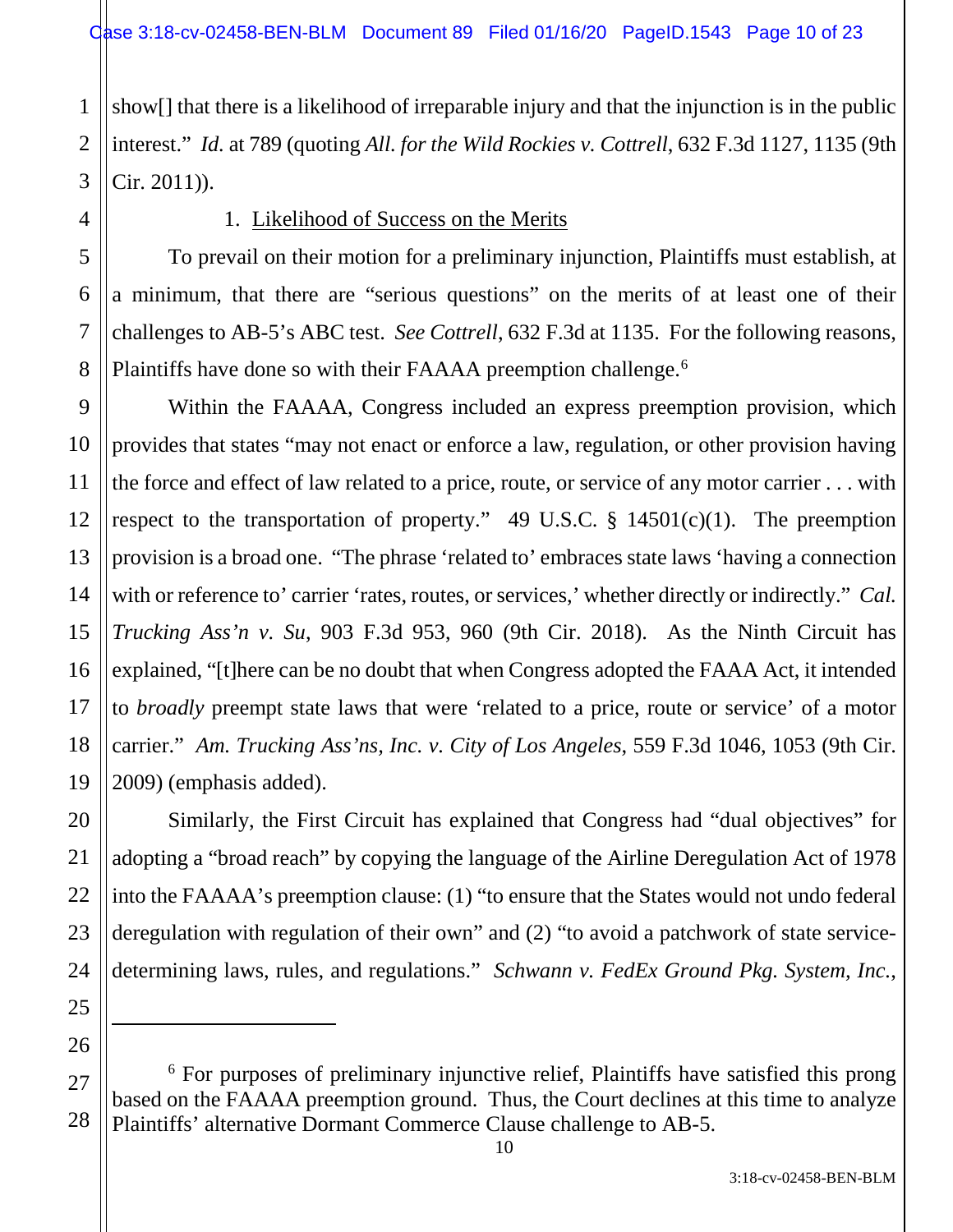2 3 4 813 F.3d 429, 436 (1st Cir. 2016) (internal quotation marks and citations omitted). To be sure, the breadth of the FAAAA's preemption clause "does not mean the sky is the limit": "Congress did not intend to preempt laws that implement California's traditional labor protection powers, and which affect carriers' rates, routes, or services in only *tenuous*  ways." *Su*, 903 F.3d at 960-61 (emphasis added) (citing *Dilts v. Penske Logistics, LLC*, 769 F.3d 637, 647-50 (9th Cir. 2014) (meal and rest break laws) and *Californians for Safe & Competitive Dump Truck Transp. v. Mendonca*, 152 F.3d 1184, 1189 (9th Cir. 1998) (prevailing wage law)); *see also id.* at 960 ("[T]he FAAAA does not preempt state laws that affect a carrier's prices, routes, or services in only a tenuous, remote or peripheral manner with no significant impact on Congress's deregulatory objectives.") (internal quotation marks omitted). Still, where a state law "significantly impacts a carrier's prices, routes, or services," it is "forbidden." *Id.*

Whether the FAAAA preempts AB-5 and its ABC test is a matter of first impression in this circuit, but Ninth Circuit jurisprudence touching on the issue strongly suggests preemption. For example, in *American Trucking Associations, Inc. v. City of Los Angeles*, the Ninth Circuit reversed the district court's denial of American Trucking Association's ("ATA") motion for a preliminary injunction and even took the unusual step of remanding with instructions to the district court to issue a preliminary injunction. 559 F.3d 1046, 1060-61 (9th Cir. 2009). ATA contended that the FAAAA preempted various provisions in the Port's mandatory concession agreements for drayage trucking services at ports. As to the provision requiring motor carriers to use employee drivers rather than independentcontractor drivers, the Ninth Circuit concluded it could "hardly be doubted" that the FAAAA preempted the provision and that, unless the Port could demonstrate an exception to the FAAAA's preemption provision applied, the motor carriers would likely prevail on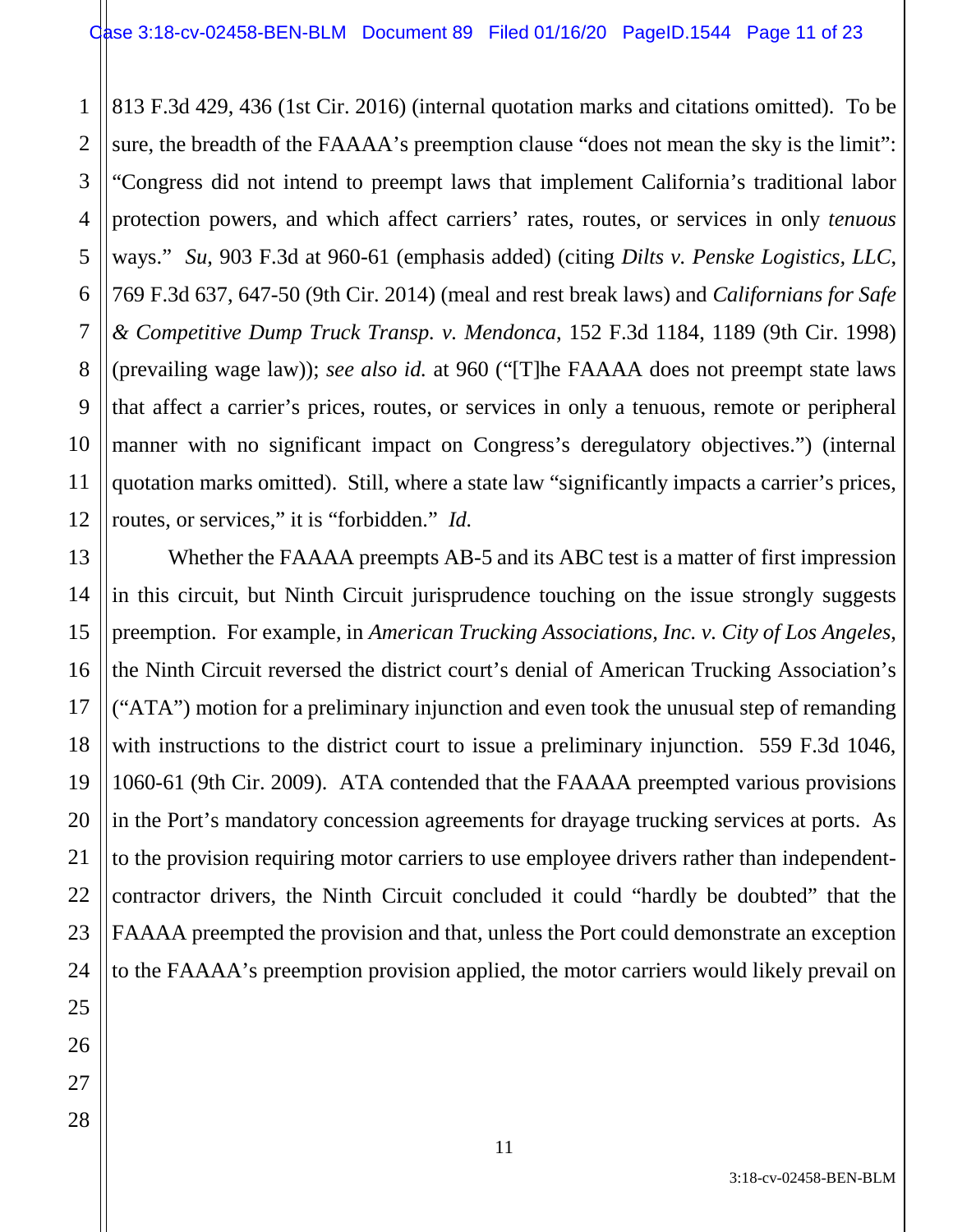their challenge.<sup>7</sup> *Id.* at 1053. The Ninth Circuit went on to conclude that the concession agreement's provision requiring the "phasing out" of thousands of independent contractors "is one likely to be shown to be preempted." *Id.* at 1056.

4 6 8 9 10 12 13 14 15 16 18 19 20 *California Trucking Association v. Su* offers additional guidance. 903 F.3d 953 (9th Cir. 2018). There, the Ninth Circuit considered whether the FAAAA preempted the *Borello* multi-factor test for distinguishing between employees and independent contractors. In so doing, the Ninth Circuit noted the "obvious proposition" for which *American Trucking* stood: "that an 'all or nothing' rule requiring services be performed by certain types of employee drivers . . . was likely preempted [by the FAAAA]." *Id.* at 964. The court then distinguished the *Borello* test as "wholly different from [the provision at issue in] *American Trucking*" because neither the *Borello* standard or "the nature of the *Borello* standard compell[ed] the use of employees to provide certain carriage services." *Id.* The Ninth Circuit distinguished the *Borello* test from the ABC test adopted in other states, noting "the application of which courts have then held to be preempted." *Id.* It did so by explaining that, "[l]ike *American Trucking*, the 'ABC' test may effectively compel a motor carrier to use employees for certain services because, under the 'ABC' test, *a worker providing a service within an employer's usual course of business will never be considered an independent contractor*." *Id.* (emphasis added). The court further explained that, under *Borello* and in contrast to the ABC test, "whether the work fits within the usual course of an employer's business is *one* factor among many—and not even the most important one." *Id.* (emphasis added).

Although not binding on this Court, the First Circuit's recent analysis of an ABC test identical to California's is persuasive. In *Schwann v. FedEx Ground Package System,* 

 $\overline{a}$ 

1

2

3

5

7

11

17

21

22

<sup>28</sup>  $<sup>7</sup>$  Here, Defendants do not argue a similar exception to the FAAAA's preemption</sup> provision applies to the ABC test; instead, they contend the ABC test does not fall within the broad scope of the FAAAA's preemption provision.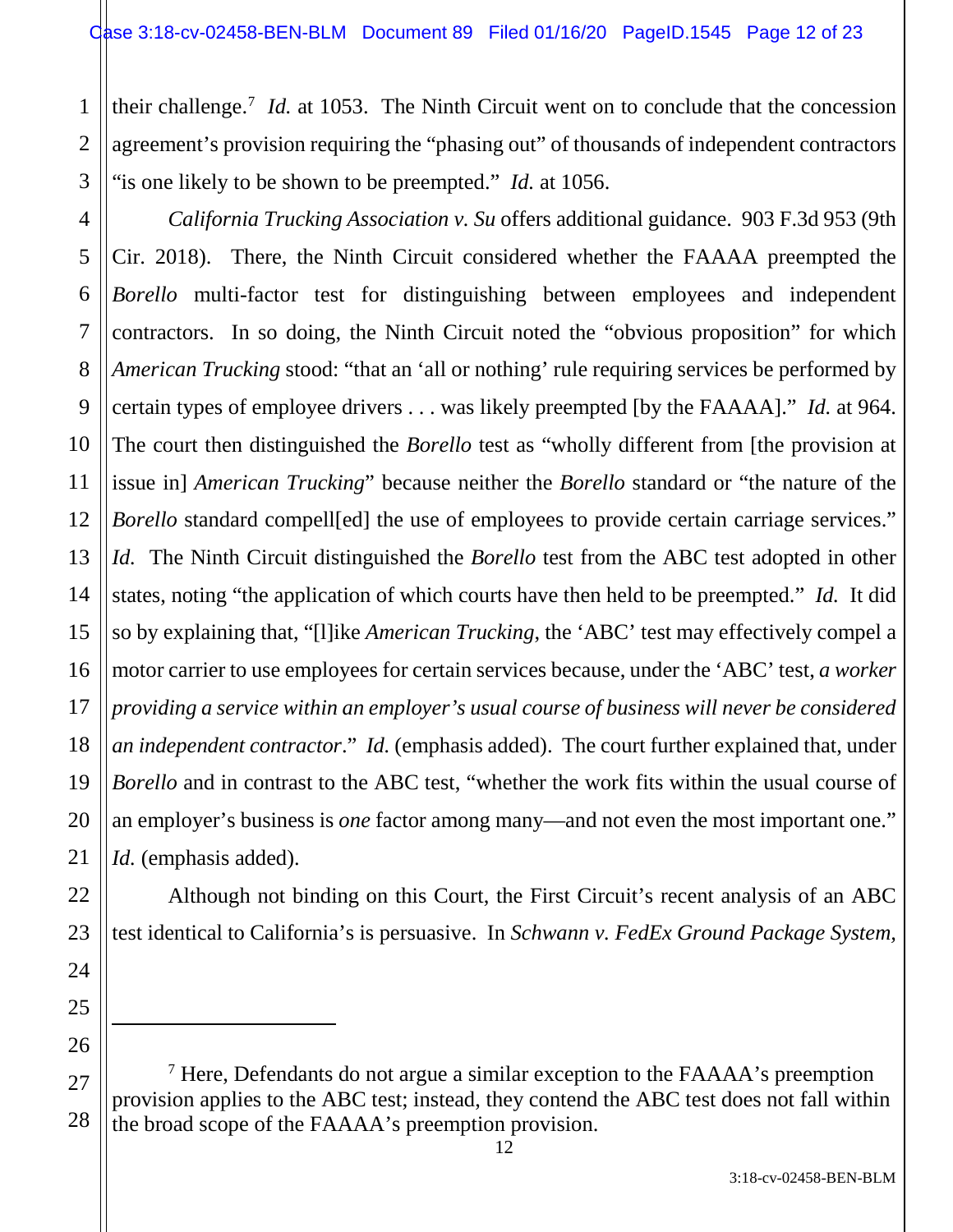*Inc.*, the First Circuit held the FAAAA preempted Massachusetts' ABC test's Prong B as applied to FedEx.<sup>8</sup> 813 F.3d 429 (1st Cir. 2016). In so holding, the First Circuit reasoned:

The regulatory interference posed by Plaintiffs' application of Prong 2 is not peripheral. The decision whether to provide a service directly, with one's own employee, or to procure the services of an independent contractor is a significant decision in designing and running a business. . . . Such an application of state law poses a serious potential impediment to the achievement of the FAAAA's objectives because a court, rather than the market participant, would ultimately determine what services that company provides and how it chooses to provide them.

*Id.* at 438.

Together, these cases show that the FAAAA likely preempts "an all or nothing" state law like AB-5 that categorically prevents motor carriers from exercising their freedom to choose between using independent contractors or employees. *See also Bedoya v. Am. Eagle Express Inc.*, 914 F.3d 812, 824 (3d Cir. 2019) (holding New Jersey's ABC test is not preempted by the FAAAA because contrary to Massachusetts' test, it includes an "alternative method for reaching independent contractor status—that is, by demonstrating that the worker provides services outside of the putative employer's 'places of business,'" and "[n]o part of the New Jersey test categorically prevents carriers from using independent contractors."). Yet, that is precisely the case here. Because contrary to Prong B, independent-contractor drivers necessarily perform work *within* "the usual course of the

<sup>8</sup> In both statutes, Prong B is the Achilles heel. California's Prong B is identical to the preempted Massachusetts test because neither test permits an alternative method for using an independent-contractor driver. *Cf. Bedoya v. Am. Eagle Express Inc.*, 914 F.3d 812, 824 (3d Cir. 2019) (finding New Jersey's ABC test not preempted by FAAAA because New Jersey test provided an alternative method by which a motor carrier could still use independent contractors via the additional clause: "*or* [performs such service] outside of all the places of business of [the employer]") (emphasis added) (distinguishing between Massachusetts' ABC test by explaining "[t]he Massachusetts statute does not include New Jersey's alternative method for reaching independent contractor status—that is, by demonstrating that the worker provides services outside of the putative employer's 'places of business'").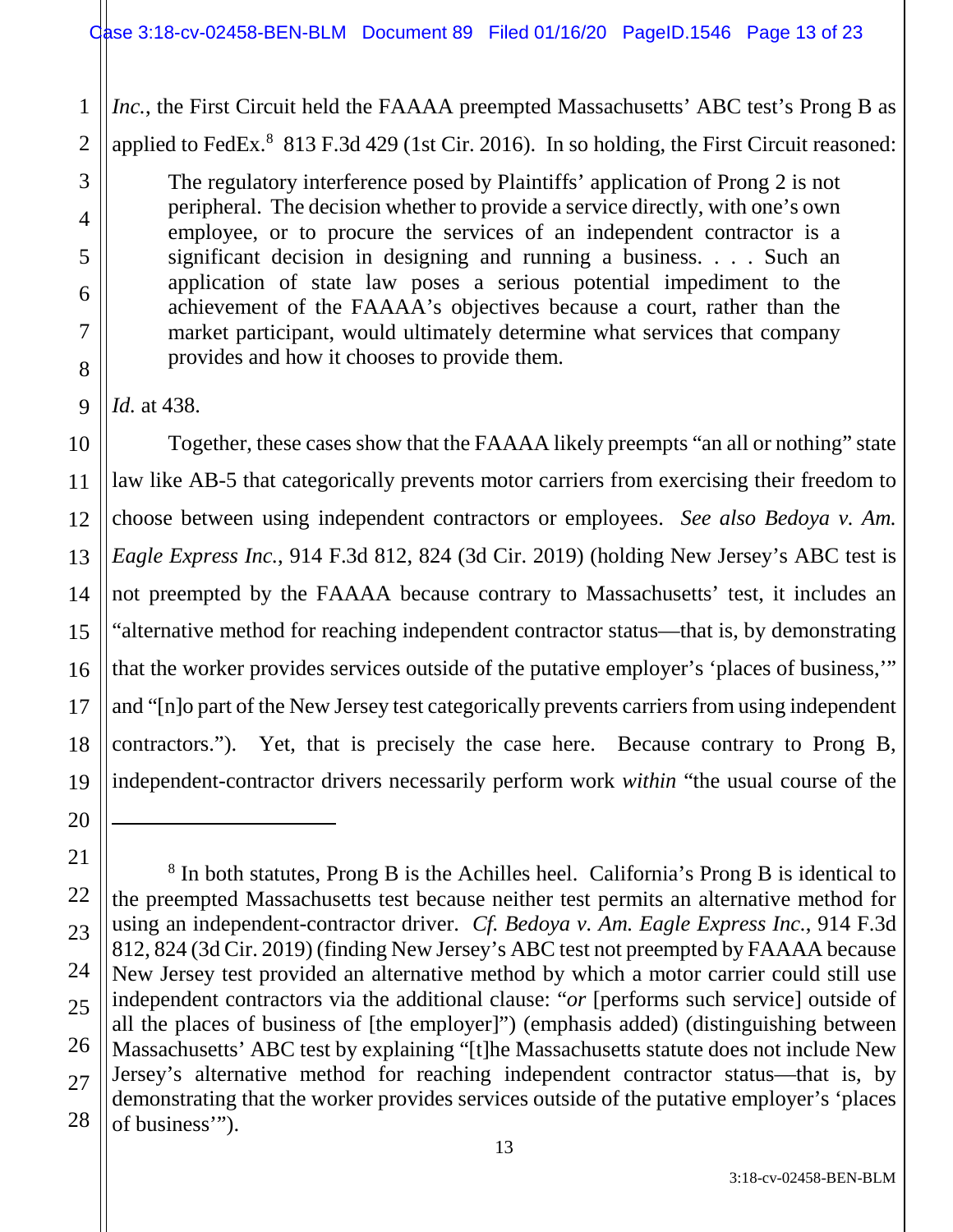1 2 [motor carrier] hiring entity's business," drivers who may own and operate their own rigs will *never* be considered independent contractors under California law.<sup>9</sup> Thus, it follows that Prong B of the ABC test requires motor carriers to artificially reclassify all independent-contractor drivers as employee-drivers for all purposes under the California Labor Code, the Industrial Welfare Commission wage orders, and the Unemployment Insurance Code. *See* Cal. Labor Code § 2750.3(a)(1). Indeed, the Ninth Circuit has already acknowledged the likelihood of such a test being preempted by the FAAAA. *See Su*, 903 F.3d at 964 ("Like *American Trucking*, the 'ABC' test may effectively compel a motor carrier to use employees for certain services because, under the 'ABC' test, *a worker providing a service within an employer's usual course of business will never be considered an independent contractor*.") (emphasis added).

Notably, the first and only court thus far to consider an FAAAA preemption challenge to AB-5 agreed. On January 8, 2020, the Los Angeles Superior Court ruled that because the ABC test effectively prohibits motor carriers from using independent contractors to provide transportation services, the test has a significant, impermissible effect on motor carriers' "prices, routes, and services," and thus, is preempted by the FAAAA. *The People of the State of California v. Cal Cartage Transportation Express, LLC*, Case No. BC689320 (Los Angeles Superior Court January 8, 2020). Moreover, other district courts considering FAAAA preemption challenges to California's ABC test, albeit

<sup>&</sup>lt;sup>9</sup> During the January 13, 2020 hearing, the Court repeatedly invited Defendants to explain how the ABC test was not an "all or nothing" test. Specifically, the Court invited them to explain how a motor carrier could contract with an independent owner-operator as an independent contractor, rather than as an employee, under the ABC test. Neither the State nor Intervenor could provide an example. Instead, Defendants repeatedly asserted that a broker company that did not perform trucking work could plausibly contract with an independent owner-operator. Brokers, however, are *not* motor carriers. Accordingly, the Court observes that the ABC test appears to be rigged in such a way that a motor carrier *cannot* contract with independent contractor owner-operators without classifying them as employees.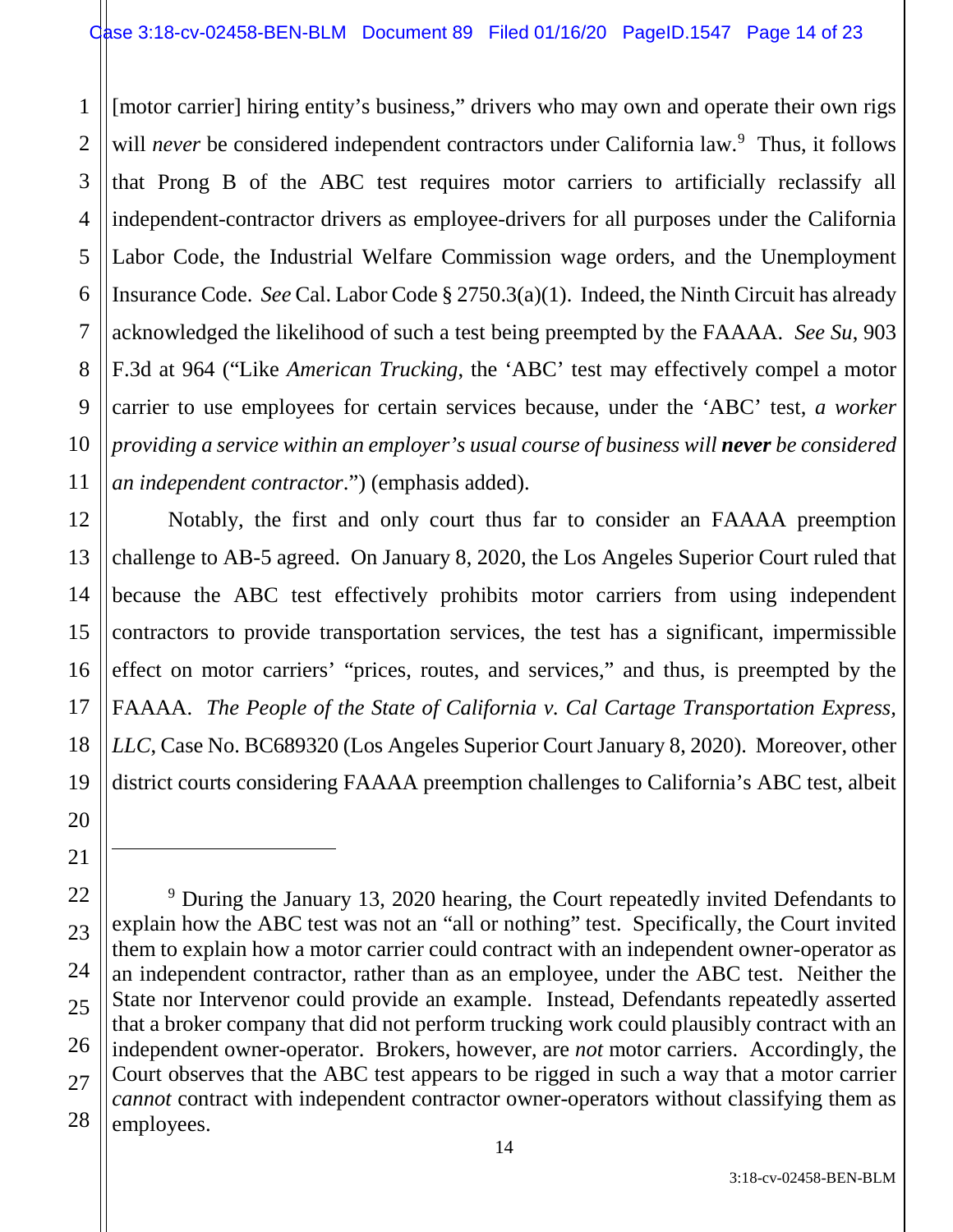1 2 3 4 5 6 7 8 9 10 11 12 13 14 15 16 17 18 19 20 21 22 23 24 25 26 27 under the pre-AB-5 *Dynamex* standard, have applied similar logic and found the FAAAA preempts Prong B. *See, e.g., B&O Logistics, Inc. v. Cho*, 2019 WL 2879876, at \*2-4 (C.D. Cal. April 15, 2019) (holding "*Su*, *American Trucking*, and *Schwann* collectively establish that the FAAAA preempts a state law that categorically requires a motor carrier to hire employees—and not independent contractors—as drivers. Here, the B prong of *Dynamex*'s ABC test would require Plaintiff to reclassify Defendant as an employee for the purposes of California's wage orders (which regulate, *inter alia*, minimum wages, maximum hours, and meal and rest breaks) because Defendant performs work that is in the usual course of Plaintiff's business (*i.e.*, transporting property)," and thus, "Plaintiff may seek a declaration that the B prong is preempted by the FAAAA"); *Valadez v. CSX Intermodal Terminals, Inc.*, 2019 WL 1975460, at \*7-8 (N.D. Cal. March 15, 2019) (finding the FAAAA preempts Prong B of the ABC test in *Dynamex* in part because Prong B "effectively prevents motor carriers from using independent contractors to perform services within their usual course of business," and "*Su* strongly indicates that a state law that would prevent a motor carrier, like Defendant, from hiring independent contractors, rather than employees, to perform its services would be preempted by the FAAAA"); *Alvarez v. XPO Logistics Cartage LLC*, 2018 WL 6271965, at \*4-5 (C.D. Cal. Nov. 15, 2018) (relying in part on *Su* and finding "the ABC test [as adopted in *Dynamex*] 'relates' to a motor carrier's services in more than a 'tenuous' manner and is therefore preempted by the FAAAA"); *contra. Henry v. Central Freight Lines, Inc.*, 2019 WL 2465330, at \*5 (E.D. Cal. June 13, 2019) (holding the FAAAA does not preempt the *Dynamex* ABC test because "[t]he *Dynamex* ABC test is a general classification test that does not apply to motor carriers specifically and does not, by its terms, compel a carrier to use an employee or an independent contractor."); *Western States Trucking Ass'n v. Schoorl*, 377 F. Supp. 3d 1056, 1070-71 (E.D. Cal. 2019) (relying on *Dilts* to hold the FAAAA does not preempt *Dynamex*'s ABC test); *Phillips v. Roadrunner Intermodal Svcs.*, 2016 WL 9185401, at \*4-7 (C.D. Cal. Aug. 16, 2016) (same).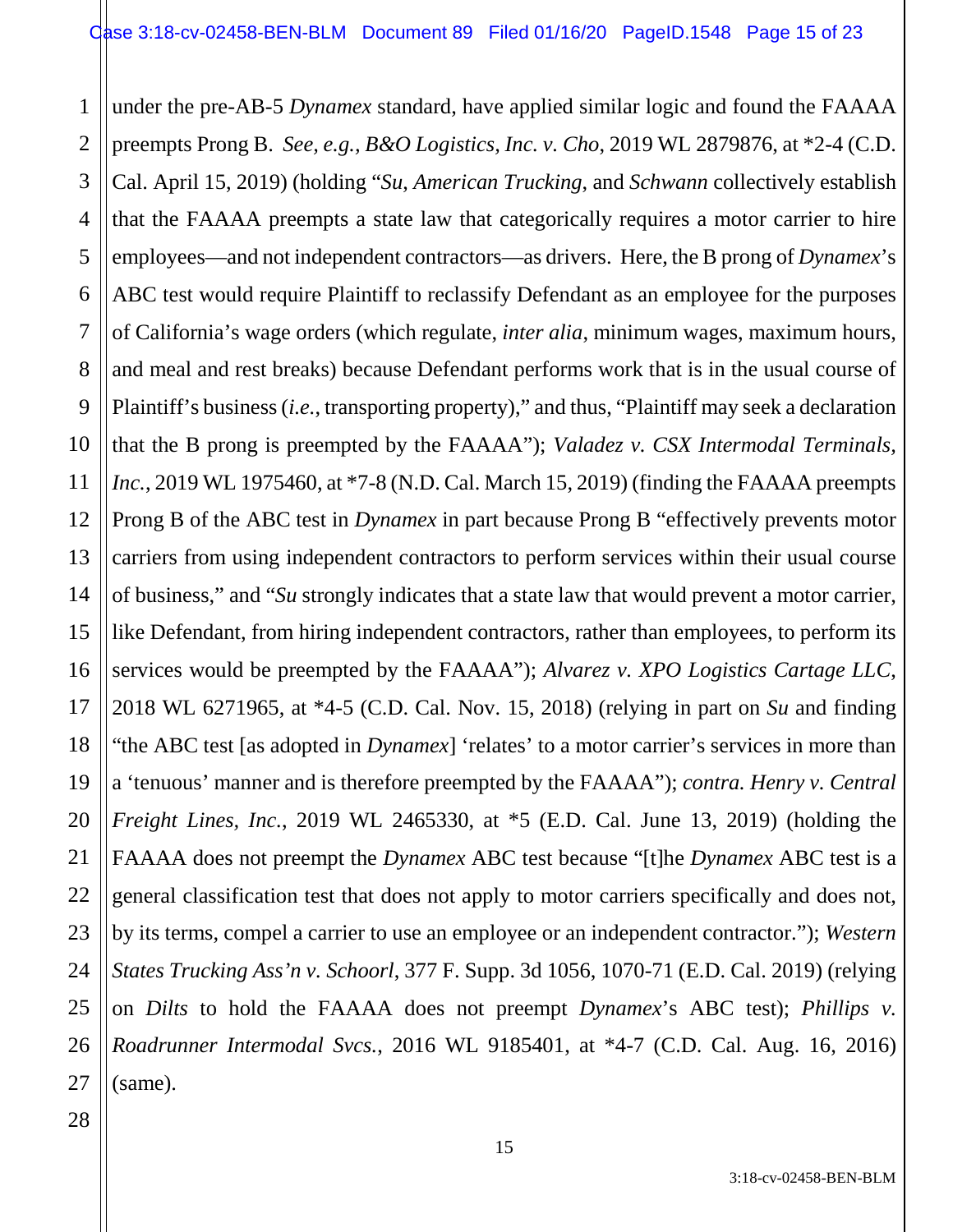1 2 3 4 5 Defendants offer a variety of arguments against FAAAA preemption, but none are persuasive. For example, Defendants argue that *Su* and *American Trucking* have no bearing on the ABC test. In so doing, however, Defendants attempt to characterize the ABC test as "not requir[ing] that motor carriers—or anyone at all—transition from independent contractors to employees," but "[i]nstead, [as] merely provid[ing] the applicable test to assess whether a worker is an independent contractor or an employee." Doc. 55 at 18. Defendants' curious argument is that "the ABC test itself imposes no legal obligations" because it only sets forth the test for determining whether California's labor laws apply to a worker. Doc. 58 at 19. Although it is technically true that nothing in the ABC test prohibits motor carriers from contracting with independent contractors, that argument merely poses a distinction without a difference. Put another way, it is true that the statute does not expressly state that motor carriers *cannot* contract with independent contractors, but Prong B permits motor carriers to contract with independent contractors *only if* they classify and treat those independent contractors *as employees* under California law.

The Court is similarly unpersuaded by Defendants' contention that this Court lacks the ability to consider whether AB-5 is preempted because, according to Defendants, the ABC test is merely a "test for employment." Doc. 58 at 19. According to Defendants, "[t]he question for purposes of Plaintiffs' FAAAA preemption claim is . . . whether *California's employment laws* that attach through the ABC test are preempted," rather than the ABC test, itself. Doc. 58 at 19 (emphasis added). To support their theory, Defendants rely upon the unpublished district court opinion from which the parties appealed in *Su*. That opinion, however, is both not binding and lacks persuasive value, particularly in light of the Ninth Circuit's decision. *See Su*, 903 F.3d at 955 (distinguishing *Borello* standard from Massachusetts ABC test by explaining "the ABC test may effectively compel a motor carrier to use employees for certain services because, under the ABC test, a worker providing a service within an employer's usual course of business will never be considered an independent contractor"). Contrary to Defendants' position, the Court finds that "the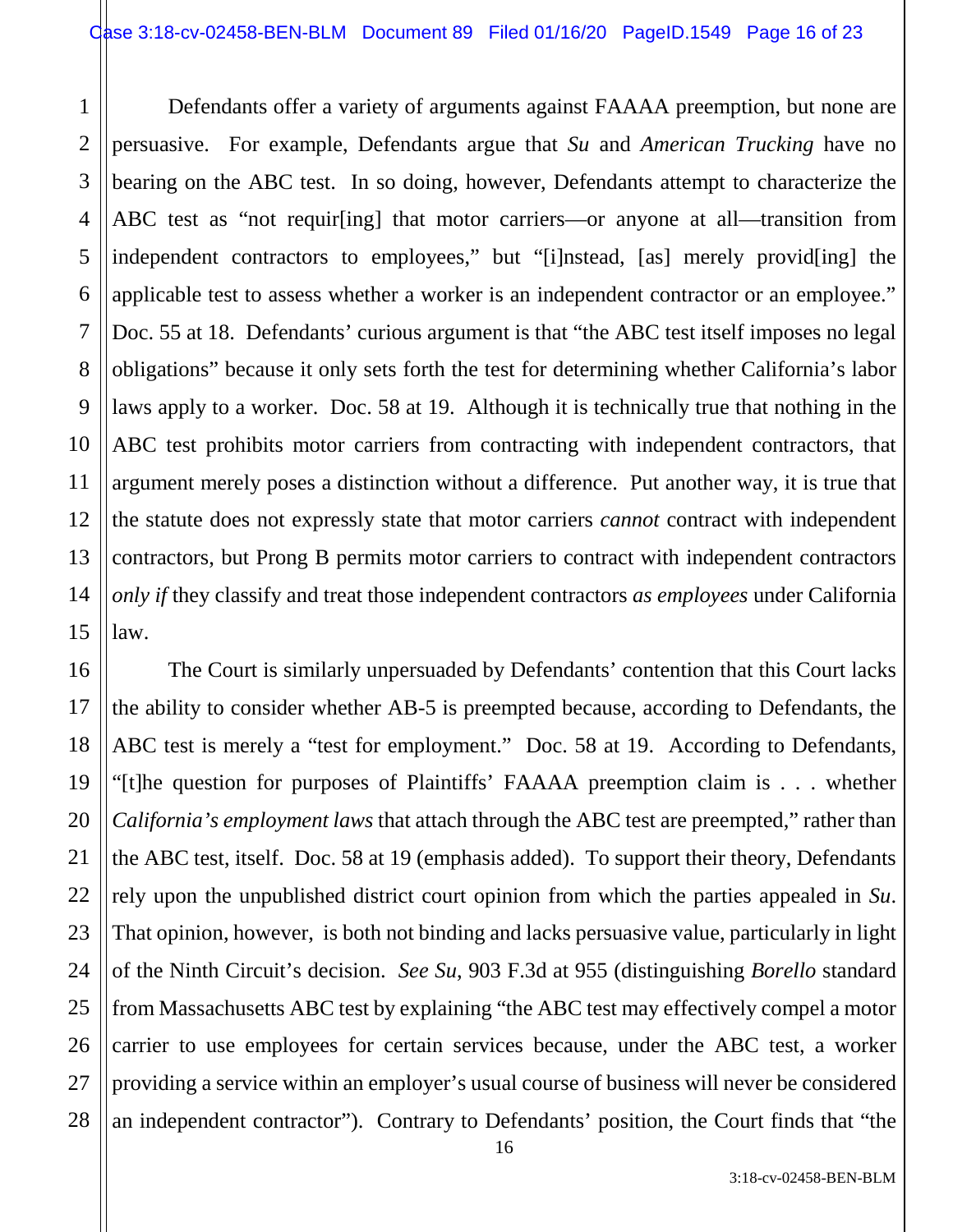1 2 3 4 question is not whether the FAAAA preempts California's wage orders [and other employment laws]; rather, it is whether [AB-5's] ABC test—used to interpret the wage orders [and other employment laws]—is preempted." *Alvarez v. XPO Logistics Cartage LLC*, 2018 WL 6271965, at \*5 (C.D. Cal. Nov. 15, 2018).

5 6 7 8 9 10 11 12 13 14 15 16 17 18 19 20 21 22 23 24 25 26 Next, Defendants argue that the FAAAA's preemption provision does not apply to the ABC test because, according to Defendants, that test is a "law of general applicability." First, to the extent Defendants posit that a law of general applicability cannot be preempted, they are incorrect. *See Su*, 903 F.3d at 966 ("This is not to say that the general applicability of a law is, in and of itself, sufficient to show it is not preempted.") (citing *Morales v. Trans World Airlines, Inc.*, 504 U.S. 374, 386 (1992)). For the same reason, the Court rejects Defendants' reliance on *People ex rel. Harris v. Pac Anchor Transp., Inc.*, 59 Cal. 4th 772 (2014). Contrary to Defendants' reading, *Pac Anchor* does not foreclose FAAAA preemption of the ABC test. As the Los Angeles Superior Court reasoned, "the better reading of *Pac Anchor* is not that laws of general applicability are always immune from FAAAA preemption. Rather, *Pac Anchor* left open the possibility that state laws prohibiting motor carriers from using independent owner-operator truck drivers might be preempted—and even suggested that they would." *Cal Cartrage*, Case No. BC689320, at 11. Still, "[w]hile general applicability is not dispositive, . . . it is a relevant consideration because it will likely influence whether the effect on prices, routes, and services is tenuous or significant." *Su*, 903 F.3d at 966. The Ninth Circuit further explained that "[w]hat matters is not solely that the law is generally applicable, but where in the chain of a motor carrier's business it is acting to compel a certain result (e.g., a consumer or workforce) and what result it is compelling (e.g., a certain wage, non-discrimination, a specific system of delivery, a specific person to perform the delivery)." *Id.* Here, the Court is not persuaded that the ABC test is a law of general applicability, but even if it were, Plaintiffs have shown the ABC test is still likely preempted by the FAAAA because it compels a certain result by "compel[ling] a motor carrier to use employees for certain services." *Id.* at 964.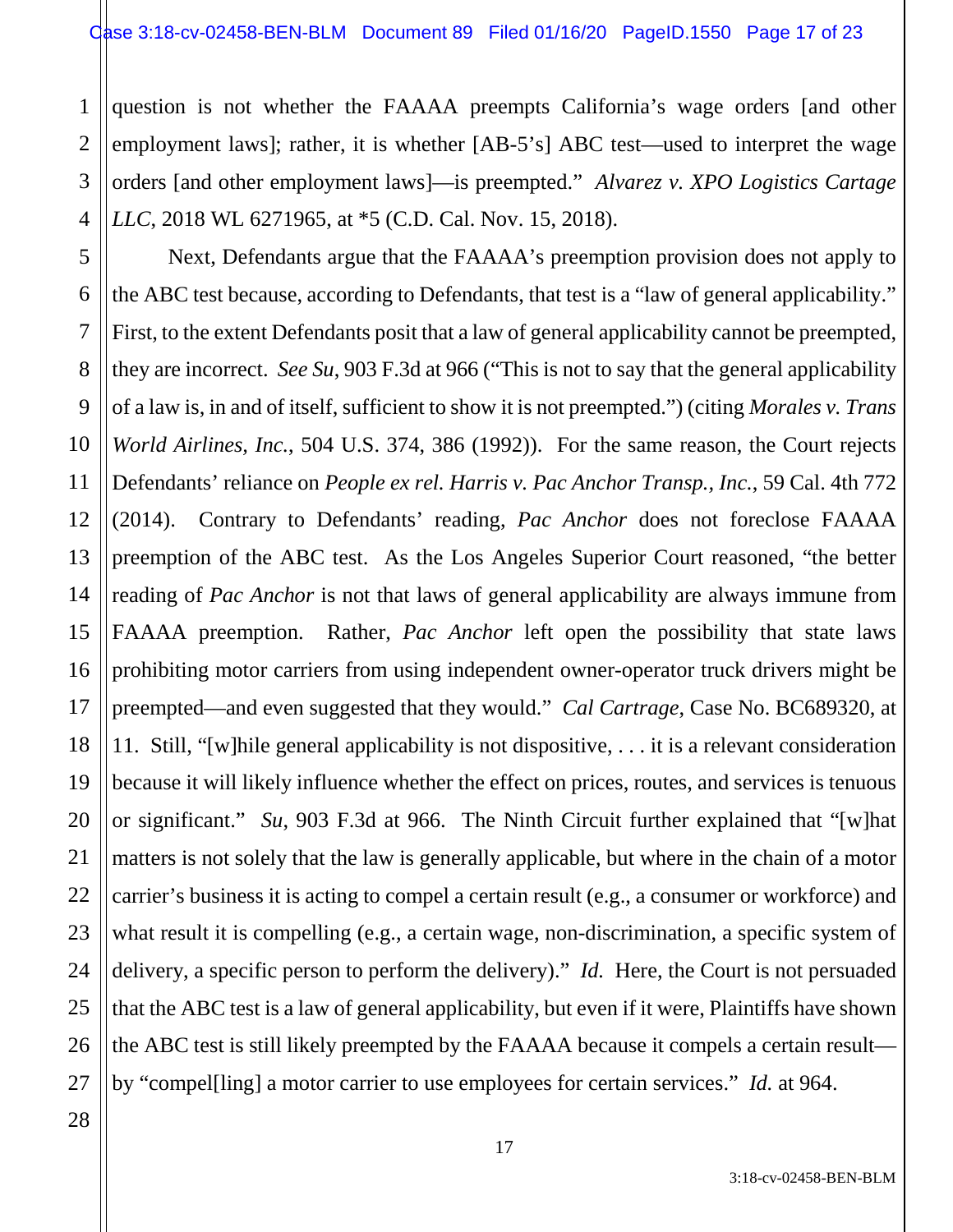1

2

7

11

3 4 5 6 8 9 10 12 13 14 15 16 17 Defendants argue that *Dilts v. Penske Logistics, LLC*, 769 F.3d 637, 649 (9th Cir. 2014) and *Californians for Safe & Competitive Dump Truck Transp. v. Mendonca*, 152 F.3d 1184, 1189 (9th Cir. 1998) require the opposite conclusion. The preemption issues in those cases, however, are significantly different from the preemption issue raised here. *Dilts* and *Mendonca* concerned workers that had already been properly classified as "employees." In *Dilts*, the Ninth Circuit held that *specific* California Labor Code protections for employees—meal and rest break laws—were not preempted by the FAAAA because they were "normal background rules for almost *all* employers doing business in the state of California" and did not, either directly or indirectly "set prices, mandate or prohibit certain routes, or tell motor carriers what services they may or may not provide, either directly or indirectly." *Dilts*, 769 F.3d at 647 (emphasis in original); *see also Mendonca*, 152 F.3d at 1187-89 (holding FAAAA did not preempt California's prevailing wage law as applied to employees); *Ridgeway et al. v. Walmart, Inc.*, Case No. 17-15983 (9th Cir. Jan. 6, 2020) (holding FAAAA did not preempt California's wage law requiring trucking company to pay minimum wages for driver rest time during which the company retains control over the driver because the law did not set prices, mandate or prohibit certain routes, or tell motor carriers what services they may provide).

18 19 20 21 22 23 24 25 26 27 28 In contrast, the present case concerns the test used to *classify* workers for the purpose of determining whether *all* of California employment laws do or do not apply, rather than a small group of those laws, such as the meal break regulations in *Dilts*. Thus, the combined effect of all such laws has a significant impact on motor carriers' prices, routes, or services. Accordingly, *Dilts* and other similar cases are distinguishable because they focus on whether discrete wage-and-hour laws and regulations had more than a tenuous impact on motor carriers' prices, routes, or services, not whether the combined impact of applying all of California's employment laws to independent owner-operators had more than a tenuous impact on motor carriers' prices, routes, or services. Moreover, while *Dilts* reasoned that "applying California's meal and rest break laws to motor carriers would *not* contribute to an impermissible 'patchwork' of state-specific laws, defeating Congress's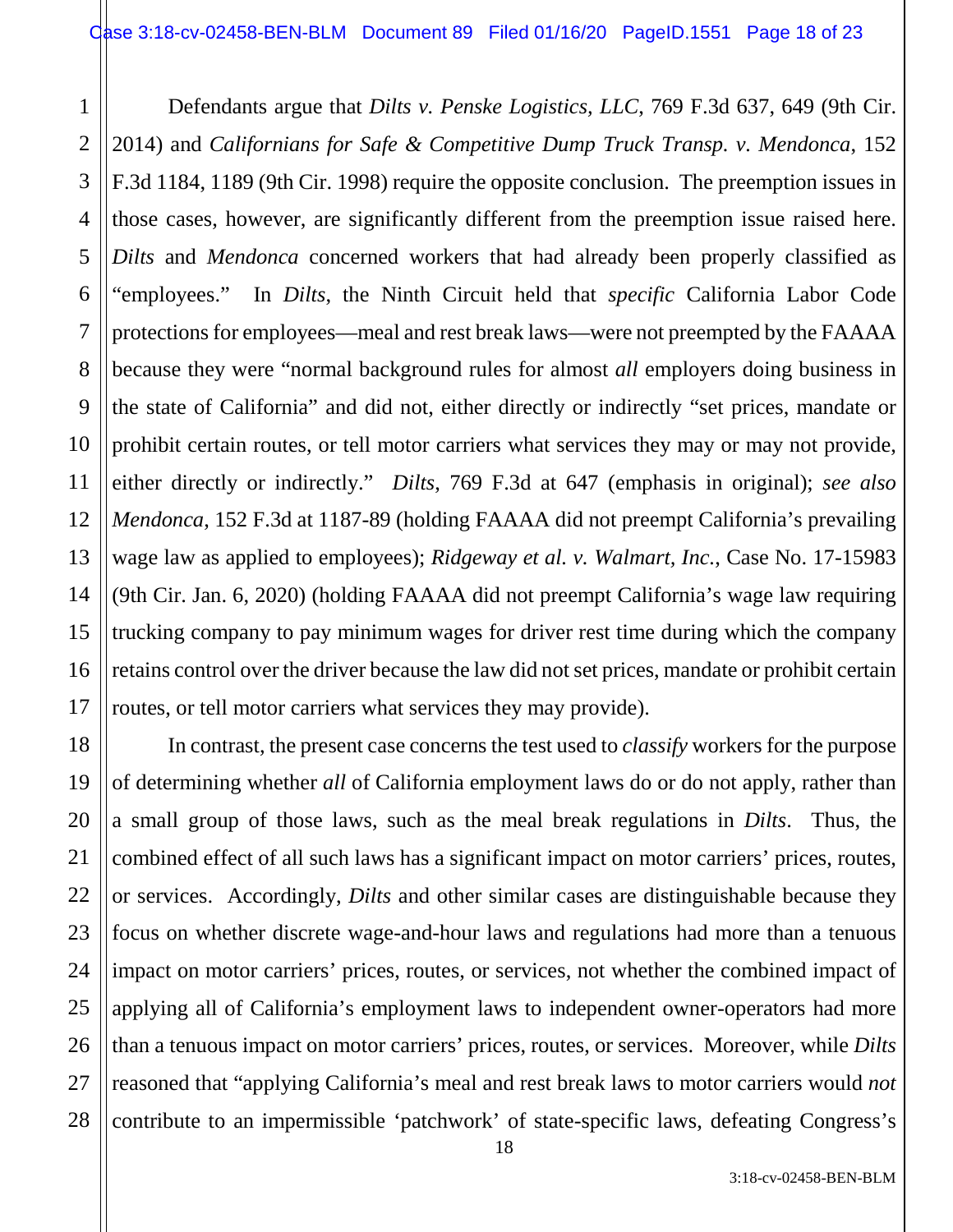1 2 3 deregulatory objectives," the ABC test certainly would. *Dilts*, 769 F.3d at 647 (emphasis added). By effectively prohibiting motor carriers from contracting with independentcontractor drivers, AB-5 and its ABC test would transform California into its own patch in the very "patchwork" of state-specific laws Congress intended to prevent.<sup>10</sup>

Finally, the Court is not persuaded by Intervenor's brief, conclusory argument that "Plaintiffs fail to establish that motor carriers cannot avail themselves of AB-5's businessto-business exception." Doc. 58 at 25. To the extent Intervenor contends a motor carrier could contract with an independent contractor under AB-5's business-to-business exception, Intervenor has not shown how that is possible. Further, like the Los Angeles Superior Court, this Court is skeptical that motor carriers could, in fact, avail themselves of that exception, particularly where the State Defendants, who are tasked with enforcing AB-5, do not expressly concede that the exception would apply.<sup>11</sup> Accordingly, the Court adopts the thorough reasoning of the Los Angeles Superior Court's January 8, 2020 order rejecting that argument. *See Cal Cartrage*, Case No. BC689320, at 12-14 (rejecting plaintiff's argument that the "business-to-business" exception saves AB-5 from FAAAA preemption as applied to motor carriers).

The Court finds AB-5's ABC test has more than a "tenuous, remote, or peripheral" impact on motor carriers' prices, routes, or services, particularly in light of our Ninth Circuit jurisprudence casting serious doubt on the type of "all or nothing rule" that AB-5 implements. Thus, for the previous reasons, Plaintiffs have carried their burden at this preliminary stage of showing a likelihood of success on the merits as to their FAAAA

<sup>10</sup> The Court is aware of only one state, Massachusetts, that has adopted an identical ABC test to that adopted in California's AB-5. Notably, the First Circuit struck down the identical Massachusetts test as preempted by the FAAAA. *See Schwann v. FedEx Ground Package System, Inc.*, 813 F.3d 429 (1st Cir. 2016).

 $11$  In fact, until the January 13, 2020 hearing, the State Defendants were silent on the business-to-business exception. During the hearing, for the first time, the State Defendants expressed that the exception could potentially apply to motor carriers, but not that it definitively would.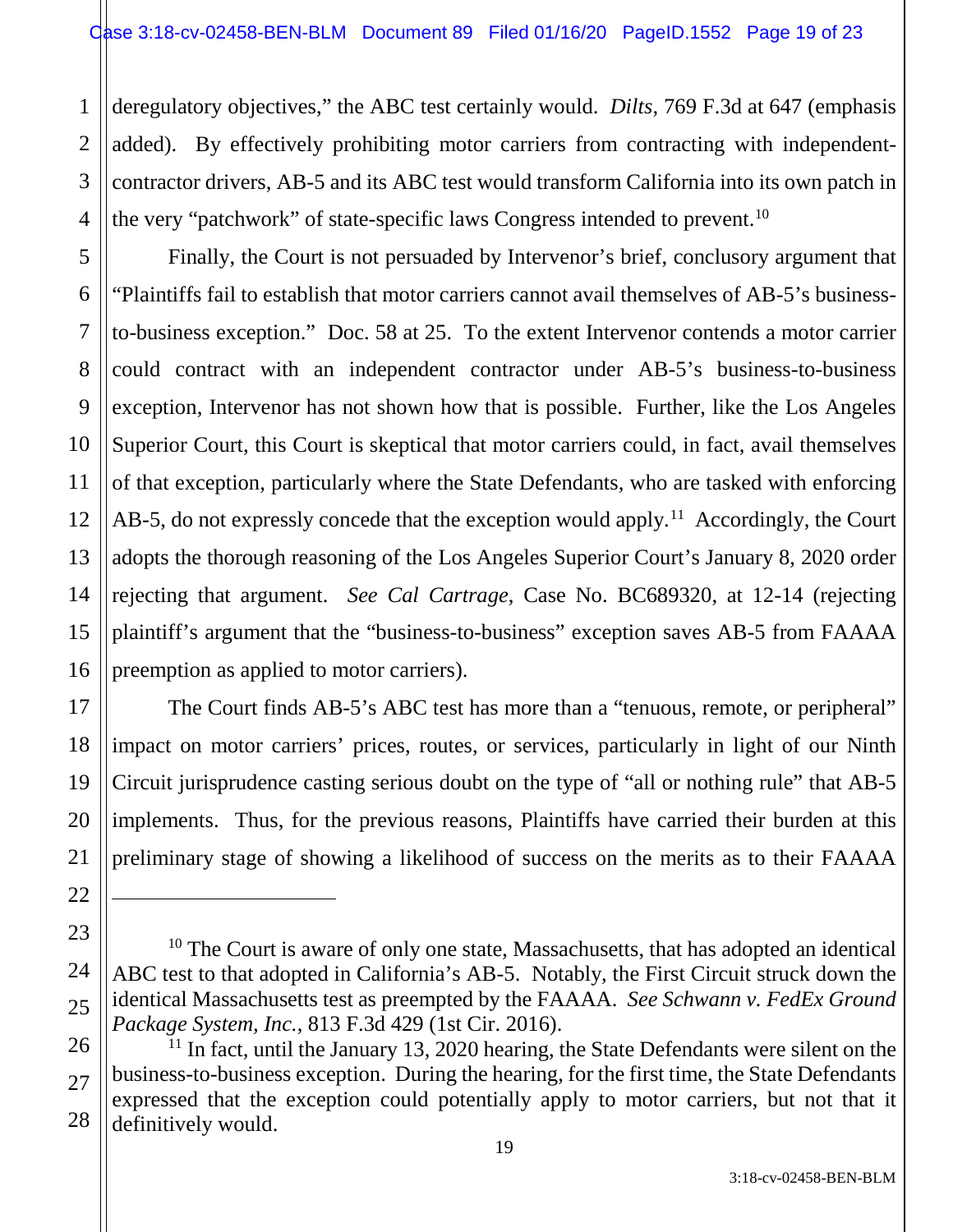1 preemption challenge. In the alternative, Plaintiffs have certainly raised "serious questions" going to the merits.

# 2 3 4 5 6 7 8 9 10 11 12 13 14 15 16 17 18 19 20 21 22 23 24 25 26 27

 $\overline{a}$ 

2. Irreparable Harm

As to the second element, the Court finds Plaintiffs have carried their burden to show the likelihood of irreparable harm. As this Court previously concluded at the temporary restraining order stage, Plaintiffs have shown that irreparable harm is likely because without significantly transforming their business operations to treat independent-contractor drivers as employees for all specified purposes under California laws and regulations, they face the risk of governmental enforcement actions, as well as criminal and civil penalties. *See, e.g.*, Cal. Unemp. Ins. Code § 2117; Cal. Labor Code § 1198.5; Cal. Labor Code §§ 226.6 and 226.8.12 Just as the Ninth Circuit noted in *American Trucking*, "motor carriers are being put to a kind of Hobson's choice, not entirely unlike that which faced the airlines in *Morales v. Trans World Airlines, Inc.*, 504 U.S. 374 (1992)." *American Trucking*, 559 F.3d at 1057 (9th Cir. 2009). In *Morales*, several states' attorneys general set out to regulate airline advertising and the compensation of passengers who gave up their seats on overbooked flights. *Morales*, 504 U.S. at 379. Noting that the attorneys general "had made clear that they would seek to enforce the challenged portions of the guidelines," the Supreme Court observed that injunctive relief is available where there exists a threat of imminent proceedings of a criminal or civil nature against parties who are affected by an unconstitutional act. *Id.* at 380-81. The Supreme Court further opined that the respondents faced "a Hobson's choice: continually violate the Texas law and expose themselves to potentially huge liability; or violate the law once as a test case and suffer the injury of

28 <sup>12</sup> Defendants' contention that any irreparable harm is undermined by Plaintiffs' delay in moving for preliminary injunctive relief does not require a different conclusion. It is true that Plaintiffs could have moved for a preliminary injunction within weeks, rather than months, of AB-5's adoption in September 2019, but the Court is not persuaded that a two month delay in filing the motion wholly undermines their showing of irreparable harm.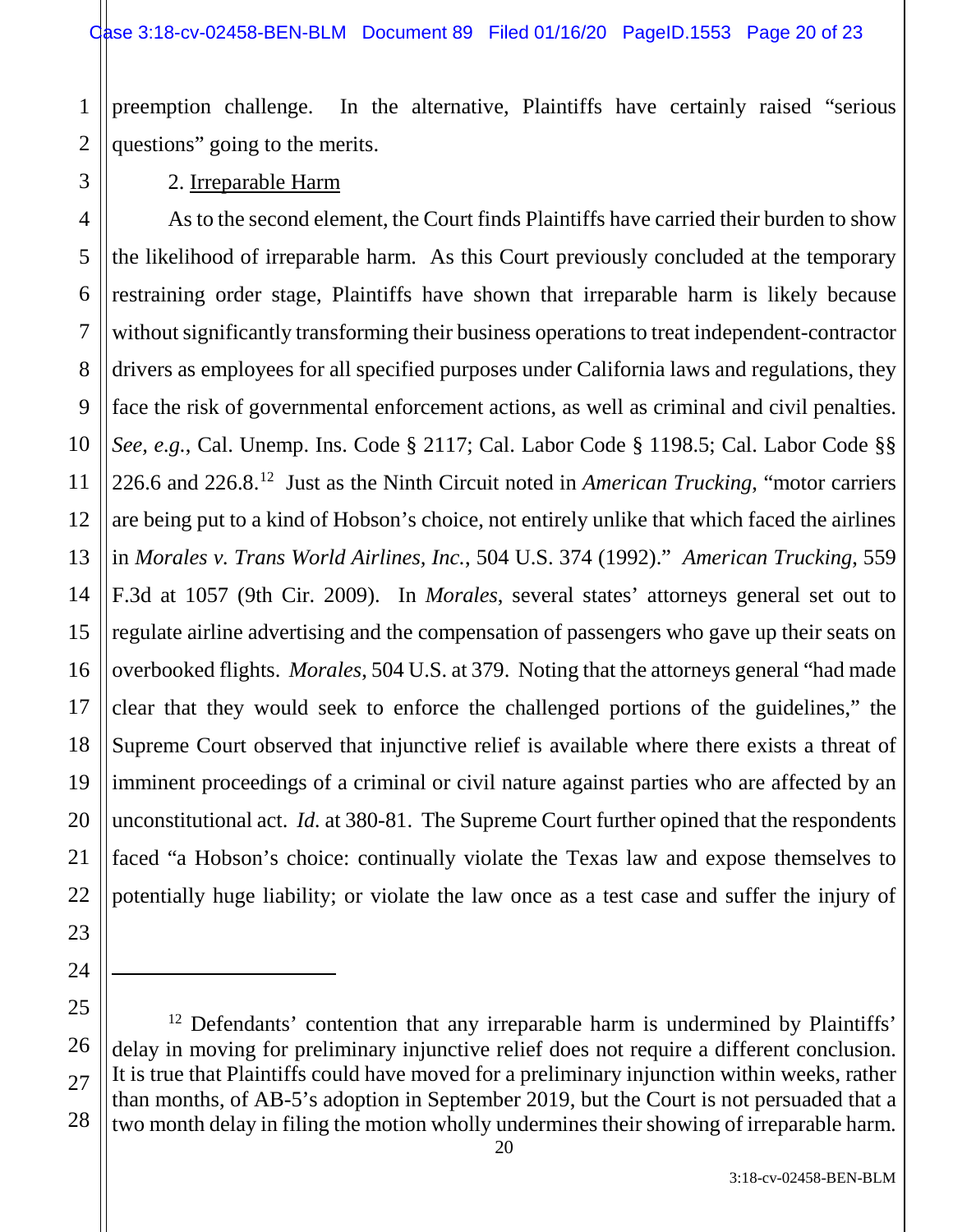1 obeying the law during the pendency of the proceedings and any further review." *Id.* at 381.

Similarly, in remanding to the district court to issue a preliminary injunction, the Ninth Circuit in *American Trucking* found the motor carriers faced a sort of Hobson's choice because "a very real penalty attaches to the motor carriers regardless of how they proceed," and "[t]hat is an imminent harm." *American Trucking*, 559 F.3d at 1058. Here, motor carriers wishing to continue offering the same services to their customers in California must do so using only employee drivers, meaning they must significantly restructure their business model, including by obtaining trucks, hiring and training employee drivers, and establishing administrative infrastructure compliant with AB-5. The only alternative available to motor carriers is to violate the law and face criminal and civil penalties. The Court is satisfied that Plaintiffs have shown a likelihood of irreparable injury without injunctive relief.

#### 3. Balance of Equities; The Public Interest

If after the preliminary injunction stage, the Court finds that AB-5 is preempted by the FAAAA, motor carriers will have suffered harm due to AB-5's application to and enforcement against them. *See American Trucking*, 559 F.3d at 1059 (finding the balance of equities and public interest weighed in favor of motor carriers, explaining, "[W]e have outlined the hardships that motor carriers will suffer if, as is likely, many provisions of the Concession agreements are preempted and are, thus, being imposed in violation of the Constitution"). On the other side of the scale, Defendants have legitimate concerns about preventing the misclassification of workers as independent contractors. Nonetheless, with or without the ABC test, California still maintains numerous laws and regulations designed to protect workers classified as employees and to prevent misclassification, and the pre-AB-5 *Borello* standard will continue as the applicable classification test. *See* Cal. Labor Code § 2750.3(a)(3) (mandating that should a court rule that the ABC test cannot be applied to a particular context, the pre-AB-5 *Borello* test will apply). Thus, on balance, the hardships faced by Plaintiffs significantly outweigh those faced by Defendants.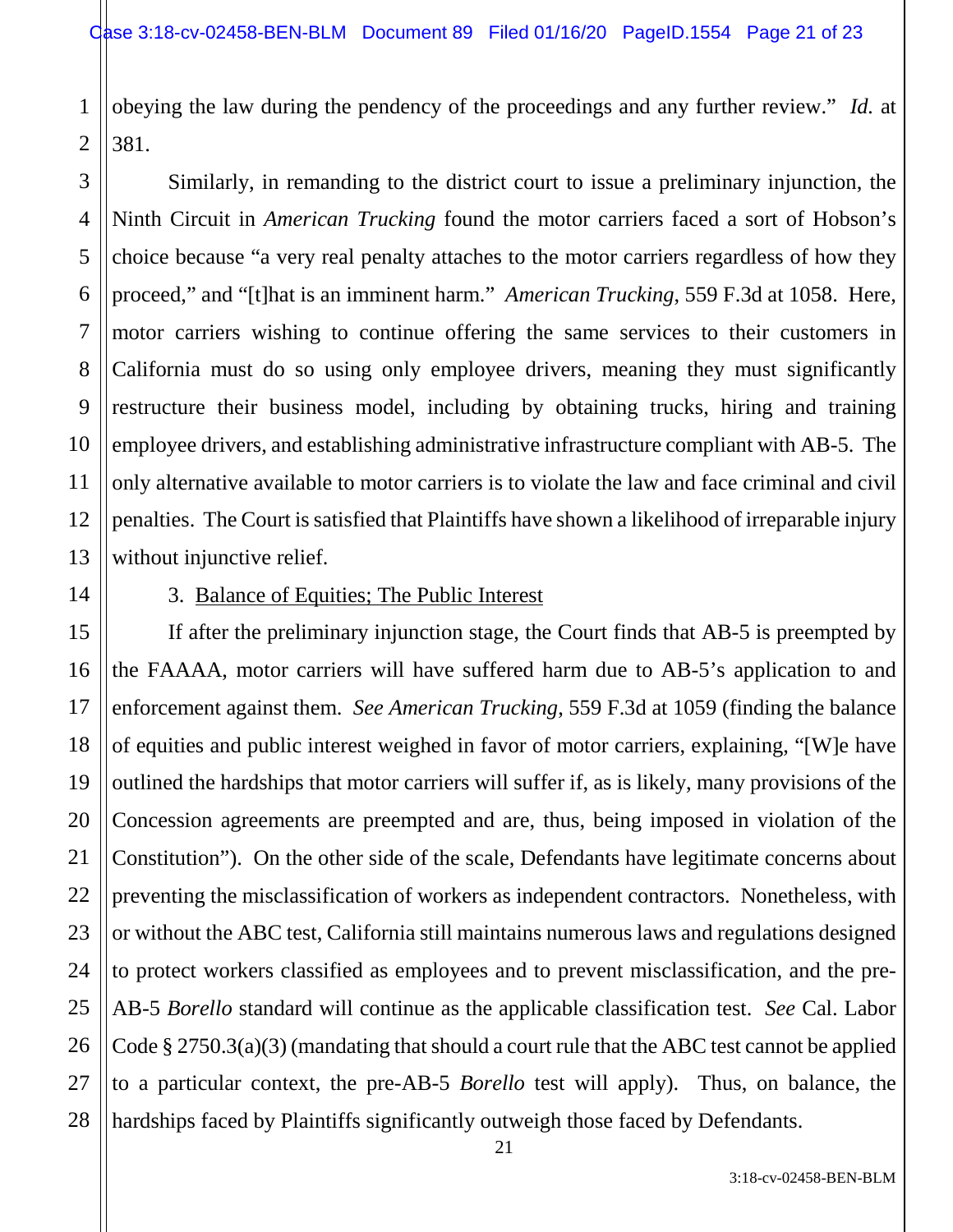Similarly, the Court finds that the public interest supports preliminary injunctive relief. The Court recognizes the Legislature's public interest in protecting misclassified workers, which it attempted to further address with AB-5. That public interest, however, "must be balanced against the public interest represented in Congress's decision to deregulate the motor carrier industry, and the Constitution's declaration that federal law is to be supreme." *American Trucking*, 559 F.3d at 1059-60. Therefore, the public interest tips sharply in Plaintiffs' favor.

### **III. CONCLUSION**

FAAAA preemption is broad but not so broad that the sky is the limit: states retain the ability to execute their police power with laws that do not significantly impact rates, routes, or services. Here, however, there is little question that the State of California has encroached on Congress' territory by eliminating motor carriers' choice to use independent contractor drivers, a choice at the very heart of interstate trucking. In so doing, California disregards Congress' intent to deregulate interstate trucking, instead adopting a law that produces the patchwork of state regulations Congress sought to prevent. With AB-5, California runs off the road and into the preemption ditch of the FAAAA. Accordingly, Plaintiffs' motion for a preliminary injunction is **GRANTED**.

1

2

3

4

5

6

7

8

9

10

11

12

13

14

15

16

17

18

19

20

21

22

23

24

25

26

27

## It is further **ORDERED**:

1. Defendant Xavier Becerra, in his official capacity as the Attorney General of the State of California, Julia A. Su, in her official capacity as the Secretary of the California Labor and Workforce Development Agency, Andre Schoorl, in his official capacity as the Acting Director of the Department of Industrial Relations of the State of California, Lilia Garcia Brower, in her official capacity as the Labor Commissioner of the State of California, and Patrick Henning, in his official capacity as Director of the California Employment Development Department are temporarily enjoined from enforcing Assembly Bill 5's ABC test, as set out in Cal. Labor Code § 2750.3(a)(1), as to any motor carrier operating in California, pending the entry of final judgment in this action.

28

2. Because there is no realistic likelihood of harm to Defendants from granting